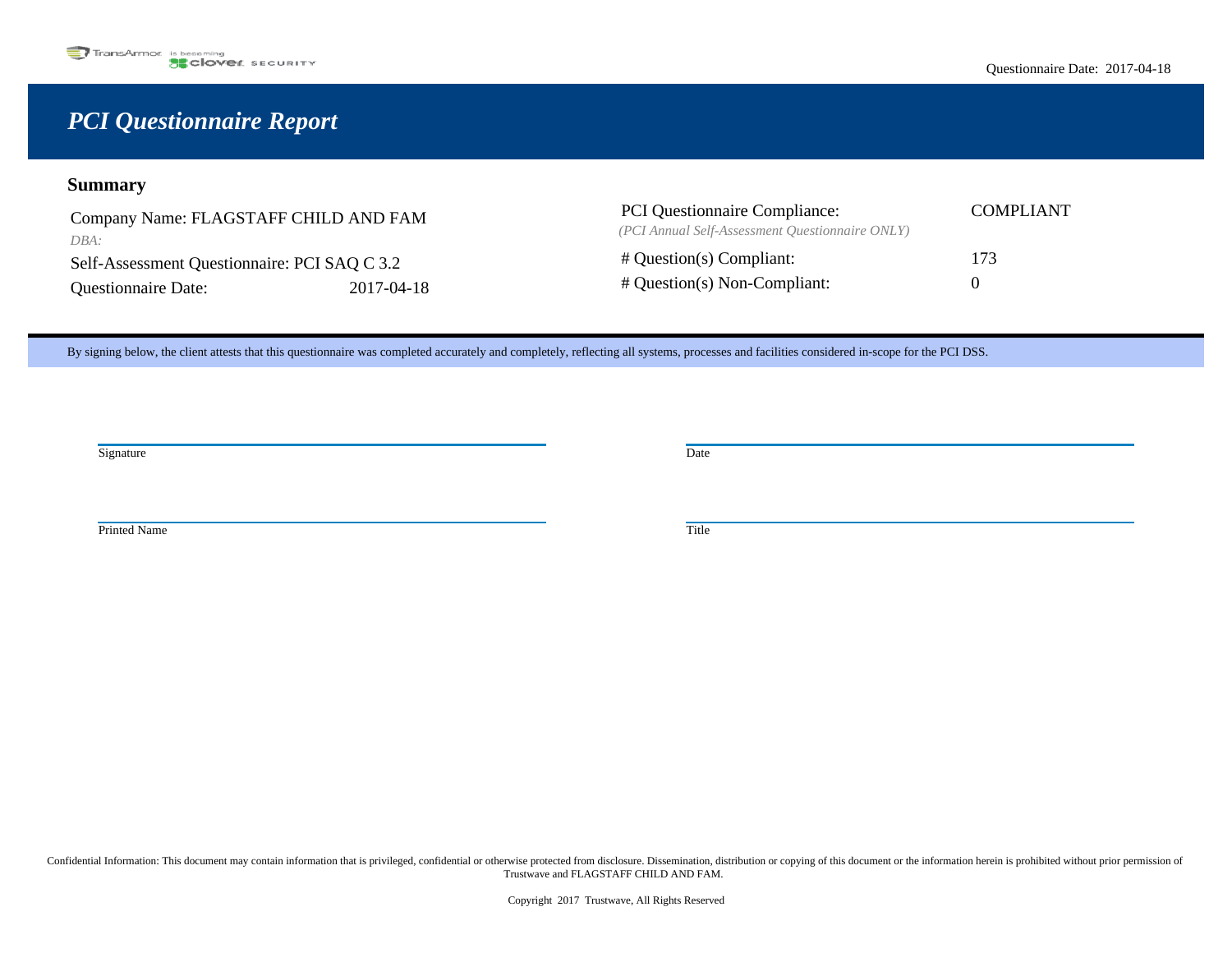

| Eligibility   |             |                                                                                                                                                |                      |                    |
|---------------|-------------|------------------------------------------------------------------------------------------------------------------------------------------------|----------------------|--------------------|
| <b>Status</b> | <b>Item</b> | <b>Question</b>                                                                                                                                | <b>Your Response</b> | <b>Remediation</b> |
|               |             | Merchant certifies eligibility to complete this shortened version of the Self-Assessment Questionnaire because, for this payment channel:      |                      |                    |
|               | E.15        | Merchant does not store cardholder data in electronic format; and                                                                              | Yes                  |                    |
|               | E.16        | If Merchant does store cardholder data, such data is only paper<br>reports or copies of paper receipts and is not received<br>electronically.  | Yes                  |                    |
|               | E.30        | Merchant has a payment application system and an Internet<br>connection on the same device and/or same local area network<br>(LAN);            | Yes                  |                    |
|               | E.31        | The payment application system/Internet device is not connected<br>to any other system within the merchant environment;                        | Yes                  |                    |
|               | E.32        | The physical location of the POS environment is not connected to<br>other premises or locations, and any LAN is for a single location<br>only; | Yes                  |                    |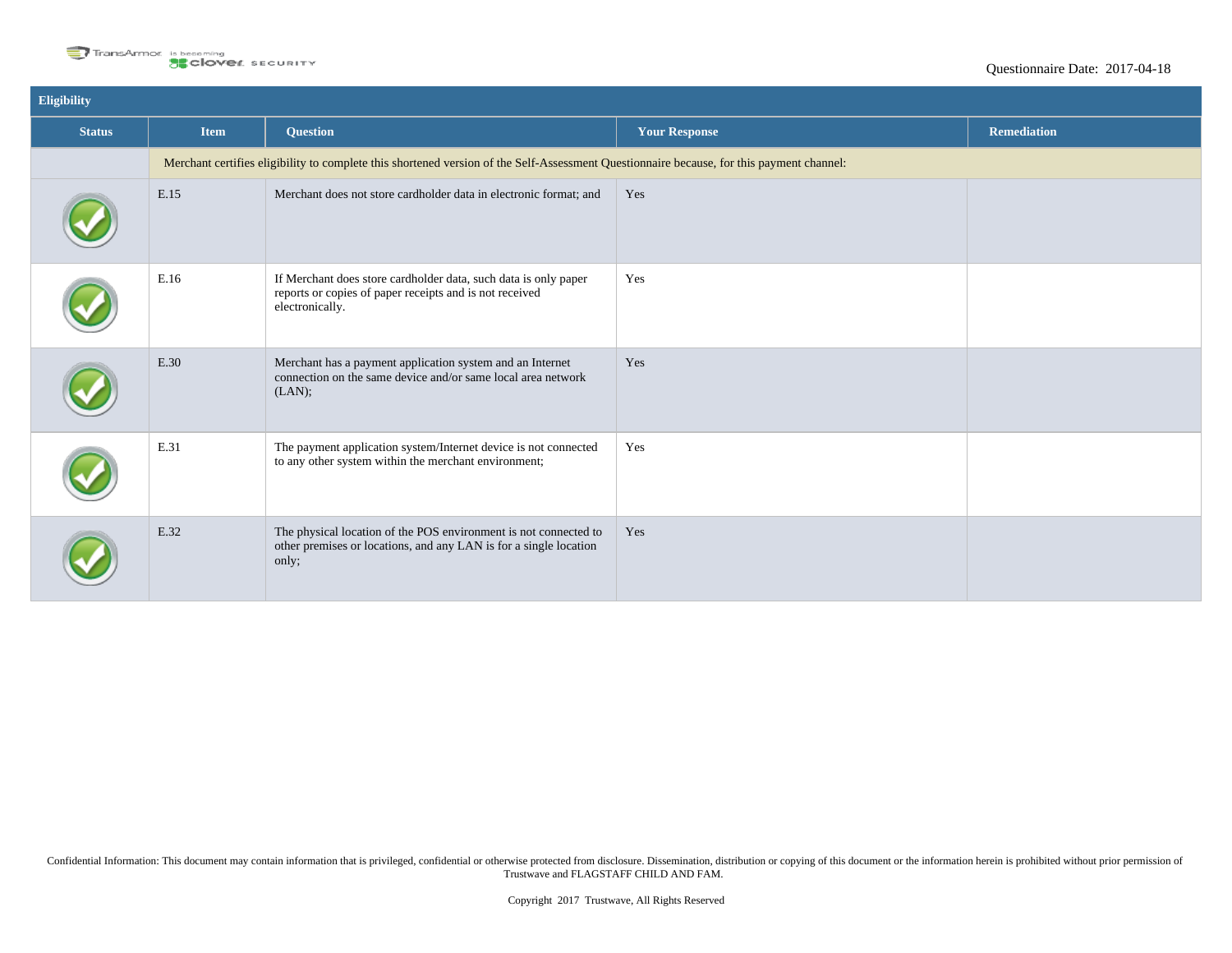

| <b>Firewall Configuration</b> |             |                                                                                                                                                                                                                                                                                                                     |                                                                                                                                                                                      |                    |
|-------------------------------|-------------|---------------------------------------------------------------------------------------------------------------------------------------------------------------------------------------------------------------------------------------------------------------------------------------------------------------------|--------------------------------------------------------------------------------------------------------------------------------------------------------------------------------------|--------------------|
| <b>Status</b>                 | <b>Item</b> | <b>Question</b>                                                                                                                                                                                                                                                                                                     | <b>Your Response</b>                                                                                                                                                                 | <b>Remediation</b> |
|                               |             | Do firewall and router configurations restrict connections between untrusted networks and any system in the cardholder data environment as follows:                                                                                                                                                                 |                                                                                                                                                                                      |                    |
|                               |             |                                                                                                                                                                                                                                                                                                                     | Note: An "untrusted network" is any network that is external to the networks belonging to the entity under review, and/or which is out of the entity's ability to control or manage. |                    |
|                               | $1.2.1$ (a) | Is inbound and outbound traffic restricted to that which is<br>necessary for the cardholder data environment?                                                                                                                                                                                                       | Yes                                                                                                                                                                                  |                    |
|                               | 1.2.1(b)    | Is all other inbound and outbound traffic specifically denied (for<br>example by using an explicit "deny all" or an implicit deny after<br>allow statement)?                                                                                                                                                        | Yes                                                                                                                                                                                  |                    |
|                               | 1.2.3       | Are perimeter firewalls installed between all wireless networks<br>and the cardholder data environment, and are these firewalls<br>configured to deny or, if traffic is necessary for business<br>purposes, permit only authorized traffic between the wireless<br>environment and the cardholder data environment? | Yes                                                                                                                                                                                  |                    |
|                               |             | Is direct public access prohibited between the Internet and any system component in the cardholder data environment, as follows:                                                                                                                                                                                    |                                                                                                                                                                                      |                    |
|                               | 1.3.4       | Is outbound traffic from the cardholder data environment to the<br>Internet explicitly authorized?                                                                                                                                                                                                                  | Yes                                                                                                                                                                                  |                    |
|                               | 1.3.5       | Are only established connections permitted into the network?                                                                                                                                                                                                                                                        | Yes                                                                                                                                                                                  |                    |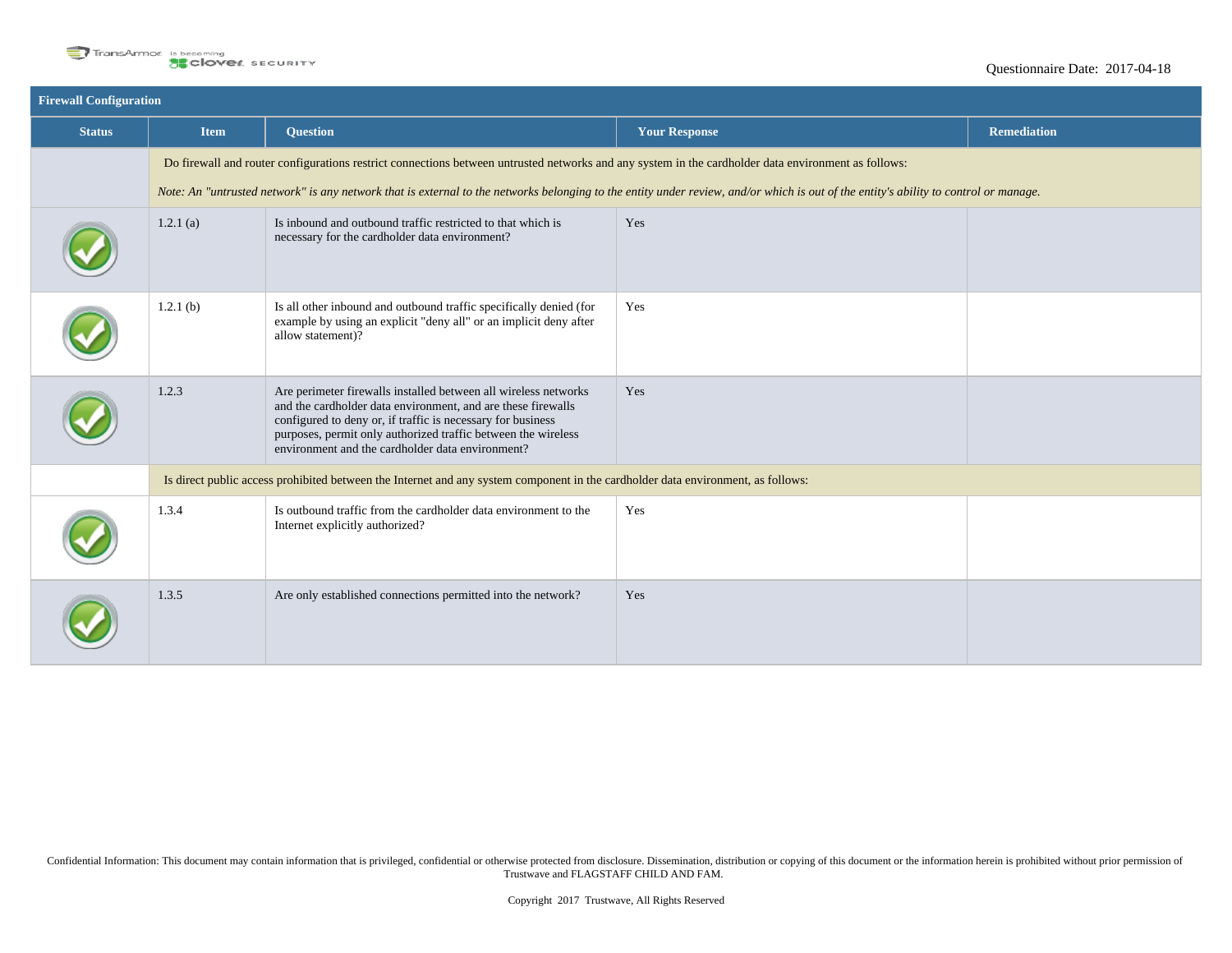

| <b>System Settings</b> |             |                                                                                                                                                                                                                                                                                                                                                                                                                   |                                                                                                                                                                                |                    |
|------------------------|-------------|-------------------------------------------------------------------------------------------------------------------------------------------------------------------------------------------------------------------------------------------------------------------------------------------------------------------------------------------------------------------------------------------------------------------|--------------------------------------------------------------------------------------------------------------------------------------------------------------------------------|--------------------|
| <b>Status</b>          | <b>Item</b> | <b>Question</b>                                                                                                                                                                                                                                                                                                                                                                                                   | <b>Your Response</b>                                                                                                                                                           | <b>Remediation</b> |
|                        | 2.1(a)      | Are vendor-supplied defaults always changed before installing a<br>system on the network?<br>This applies to ALL default passwords, including but not limited<br>to those used by operating systems, software that provides<br>security services, application and system accounts, point-of-sale<br>(POS) terminals, payment applications, Simple Network<br>Management Protocol (SNMP) community strings, etc.). | Yes                                                                                                                                                                            |                    |
|                        | 2.1(b)      | Are unnecessary default accounts removed or disabled before<br>installing a system on the network?                                                                                                                                                                                                                                                                                                                | Yes                                                                                                                                                                            |                    |
|                        |             |                                                                                                                                                                                                                                                                                                                                                                                                                   | For wireless environments connected to the cardholder data environment or transmitting cardholder data, are ALL wireless vendor defaults changed at installations, as follows: |                    |
|                        | 2.1.1(a)    | Are encryption keys changed from default at installation, and<br>changed anytime anyone with knowledge of the keys leaves the<br>company or changes positions?                                                                                                                                                                                                                                                    | Yes                                                                                                                                                                            |                    |
|                        | 2.1.1(b)    | Are default SNMP community strings on wireless devices<br>changed at installation?                                                                                                                                                                                                                                                                                                                                | Yes                                                                                                                                                                            |                    |
|                        | 2.1.1(c)    | Are default passwords/passphrases on access points changed at<br>installation?                                                                                                                                                                                                                                                                                                                                    | Yes                                                                                                                                                                            |                    |
|                        | 2.1.1(d)    | Is firmware on wireless devices updated to support strong<br>encryption for authentication and transmission over wireless<br>networks?                                                                                                                                                                                                                                                                            | Yes                                                                                                                                                                            |                    |
|                        | $2.1.1$ (e) | Are other security-related wireless vendor defaults changed, if<br>applicable?                                                                                                                                                                                                                                                                                                                                    | Yes                                                                                                                                                                            |                    |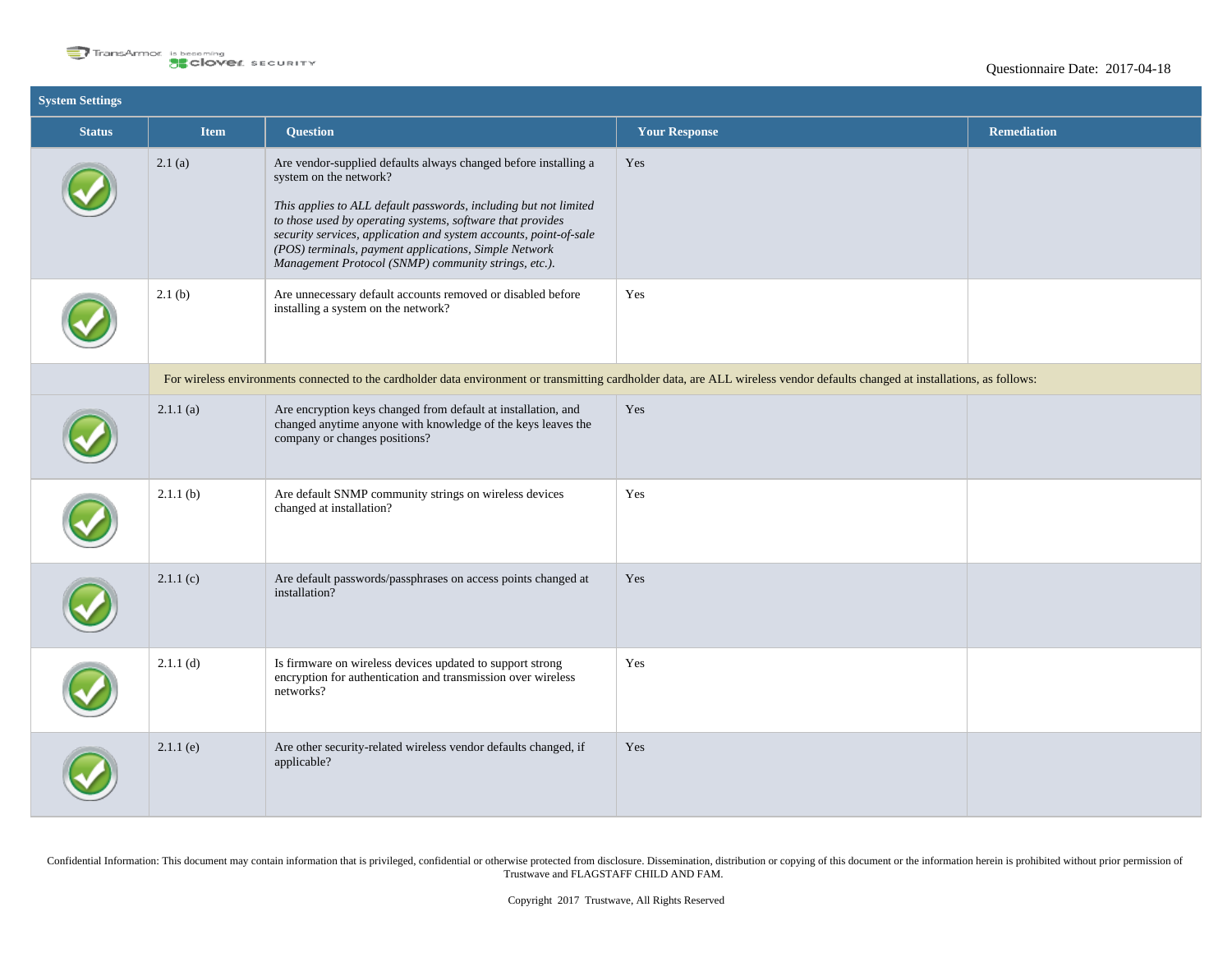

| <b>Status</b> | <b>Item</b> | <b>Question</b>                                                                                                                                                                                                                                                                                                                                                                                                                                                                                                                                                                                                                                                                                                                                                                                                                                             | <b>Your Response</b> | <b>Remediation</b> |
|---------------|-------------|-------------------------------------------------------------------------------------------------------------------------------------------------------------------------------------------------------------------------------------------------------------------------------------------------------------------------------------------------------------------------------------------------------------------------------------------------------------------------------------------------------------------------------------------------------------------------------------------------------------------------------------------------------------------------------------------------------------------------------------------------------------------------------------------------------------------------------------------------------------|----------------------|--------------------|
|               | 2.2(a)      | Are configuration standards developed for all system components<br>and are they consistent with industry-accepted system hardening<br>standards?<br>Sources of industry-accepted system hardening standards may<br>include, but are not limited to, SysAdmin Audit Network Security<br>(SANS) Institute, National Institute of Standards Technology<br>(NIST), International Organization for Standardization (ISO), and<br>Center for Internet Security (CIS).                                                                                                                                                                                                                                                                                                                                                                                             | Yes                  |                    |
|               | 2.2(b)      | Are system configuration standards updated as new vulnerability<br>issues are identified, as defined in Requirement 6.1?                                                                                                                                                                                                                                                                                                                                                                                                                                                                                                                                                                                                                                                                                                                                    | Yes                  |                    |
|               | 2.2(c)      | Are system configuration standards applied when new systems are<br>configured?                                                                                                                                                                                                                                                                                                                                                                                                                                                                                                                                                                                                                                                                                                                                                                              | Yes                  |                    |
|               | $2.2$ (d)   | Do system configuration standards include all of the following:<br>Changing of all vendor-supplied defaults and elimination of<br>$\bullet$<br>unnecessary default accounts?<br>Implementing only one primary function per server to<br>$\bullet$<br>prevent functions that require different security levels from co<br>-existing on the same server?<br>Enabling only necessary services, protocols, daemons, etc.,<br>$\bullet$<br>as required for the function of the system?<br>Implementing additional security features for any required<br>$\bullet$<br>services, protocols or daemons that are considered to be<br>insecure?<br>Configuring system security parameters to prevent misuse?<br>$\bullet$<br>Removing all unnecessary functionality, such as scripts,<br>drivers, features, subsystems, file systems, and unnecessary<br>web servers? | Yes                  |                    |
|               | 2.2.1(a)    | Is only one primary function implemented per server, to prevent<br>functions that require different security levels from co-existing on<br>the same server?<br>For example, web servers, database servers, and DNS should be<br>implemented on separate servers.                                                                                                                                                                                                                                                                                                                                                                                                                                                                                                                                                                                            | Yes                  |                    |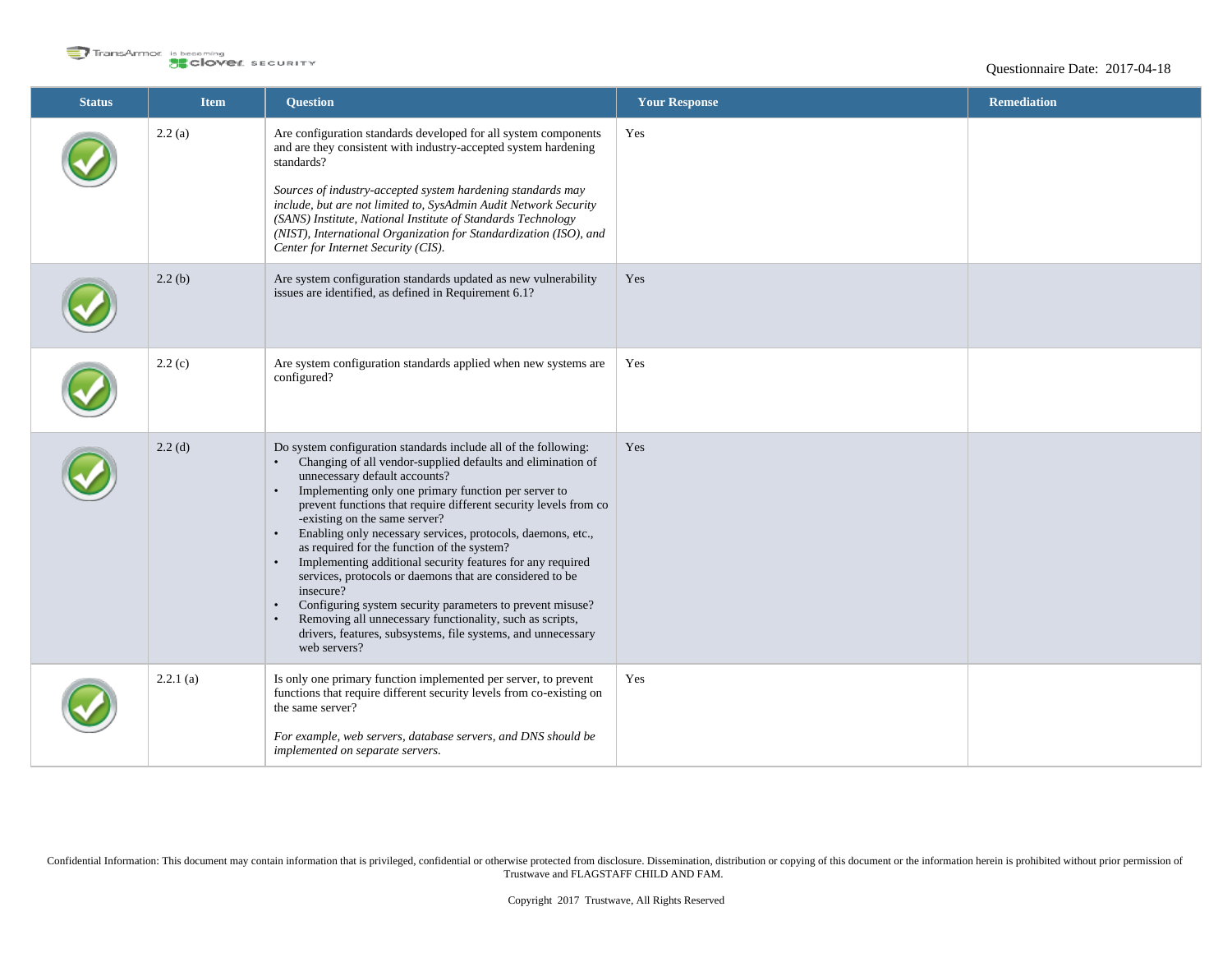

| <b>Status</b> | <b>Item</b> | <b>Question</b>                                                                                                                                                                                                                                  | <b>Your Response</b> | Remediation |
|---------------|-------------|--------------------------------------------------------------------------------------------------------------------------------------------------------------------------------------------------------------------------------------------------|----------------------|-------------|
|               | 2.2.1(b)    | If virtualization technologies are used, is only one primary<br>function implemented per virtual system component or device?                                                                                                                     | Yes                  |             |
|               | 2.2.2(a)    | Are only necessary services, protocols, daemons, etc. enabled as<br>required for the function of the system (services and protocols not<br>directly needed to perform the device's specified function are<br>disabled)?                          | Yes                  |             |
|               | 2.2.2(b)    | Are all enabled insecure services, daemons, or protocols justified<br>per documented configuration standards?                                                                                                                                    | Yes                  |             |
|               | 2.2.3       | Are additional security features documented and implemented for<br>any required services, protocols or daemons that are considered to<br>be insecure?<br>NOTE: Where SSL/early TLS is used, the requiements in<br>Appendix A2 must be completed. | Yes                  |             |
|               | 2.2.4(a)    | Are system administrators and/or personnel that configure system<br>components knowledgeable about common security parameter<br>settings for those system components?                                                                            | Yes                  |             |
|               | 2.2.4(b)    | Are common system security parameters settings included in the<br>system configuration standards?                                                                                                                                                | Yes                  |             |
|               | 2.2.4(c)    | Are security parameter settings set appropriately on system<br>components?                                                                                                                                                                       | Yes                  |             |
|               | 2.2.5(a)    | Has all unnecessary functionality--such as scripts, drivers,<br>features, subsystems, file systems, and unnecessary web servers--<br>been removed?                                                                                               | Yes                  |             |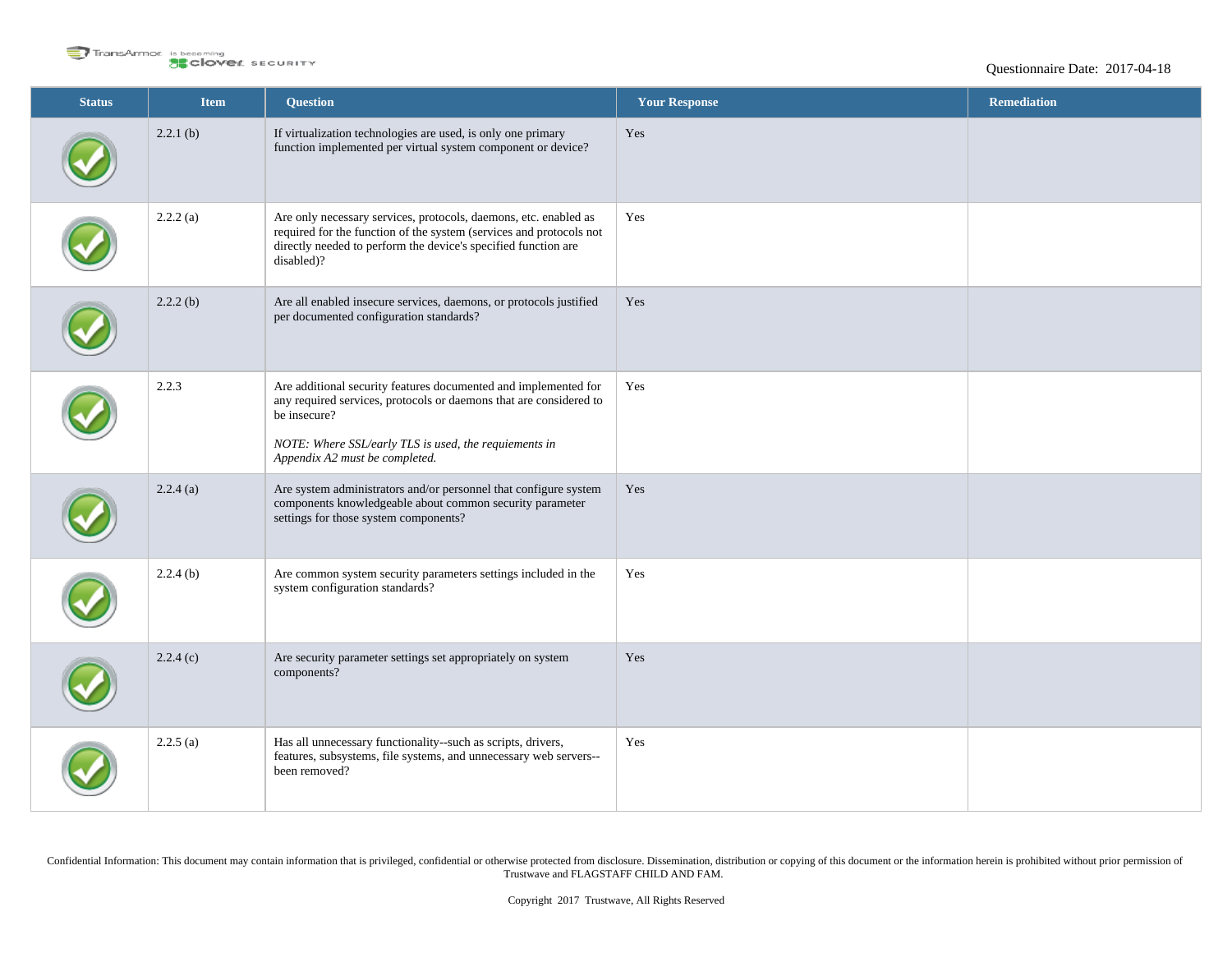

| <b>Status</b> | Item     | <b>Question</b>                                                                                                                                                                                                  | <b>Your Response</b> | <b>Remediation</b> |
|---------------|----------|------------------------------------------------------------------------------------------------------------------------------------------------------------------------------------------------------------------|----------------------|--------------------|
|               | 2.2.5(b) | Are enabled functions documented and do they support secure<br>configuration?                                                                                                                                    | Yes                  |                    |
|               | 2.2.5(c) | Is only documented functionality present on system components?                                                                                                                                                   | Yes                  |                    |
|               |          | Is non-console administrative access encrypted as follows:                                                                                                                                                       |                      |                    |
|               |          | Note: Where SSL/early TLS is used, the requirements in Appendix A2 must be completed                                                                                                                             |                      |                    |
|               | 2.3(a)   | Is all non-console administrative access encrypted with strong<br>cryptography, and is a strong encryption method invoked before<br>the administrator's password is requested?                                   | Yes                  |                    |
|               | 2.3(b)   | Are system services and parameter files configured to prevent the<br>use of Telnet and other insecure remote login commands?                                                                                     | Yes                  |                    |
|               | 2.3(c)   | Is administrator access to web-based management interfaces<br>encrypted with strong cryptography?                                                                                                                | Yes                  |                    |
|               | 2.3(d)   | For the technology in use, is strong cryptography implemented<br>according to industry best practice and/or vendor<br>recommendations?                                                                           | Yes                  |                    |
|               | 2.5      | Are security policies and operational procedures for managing<br>vendor defaults and other security parameters:<br>Documented<br>$\bullet$<br>In use<br>$\bullet$<br>Known to all affected parties?<br>$\bullet$ | Yes                  |                    |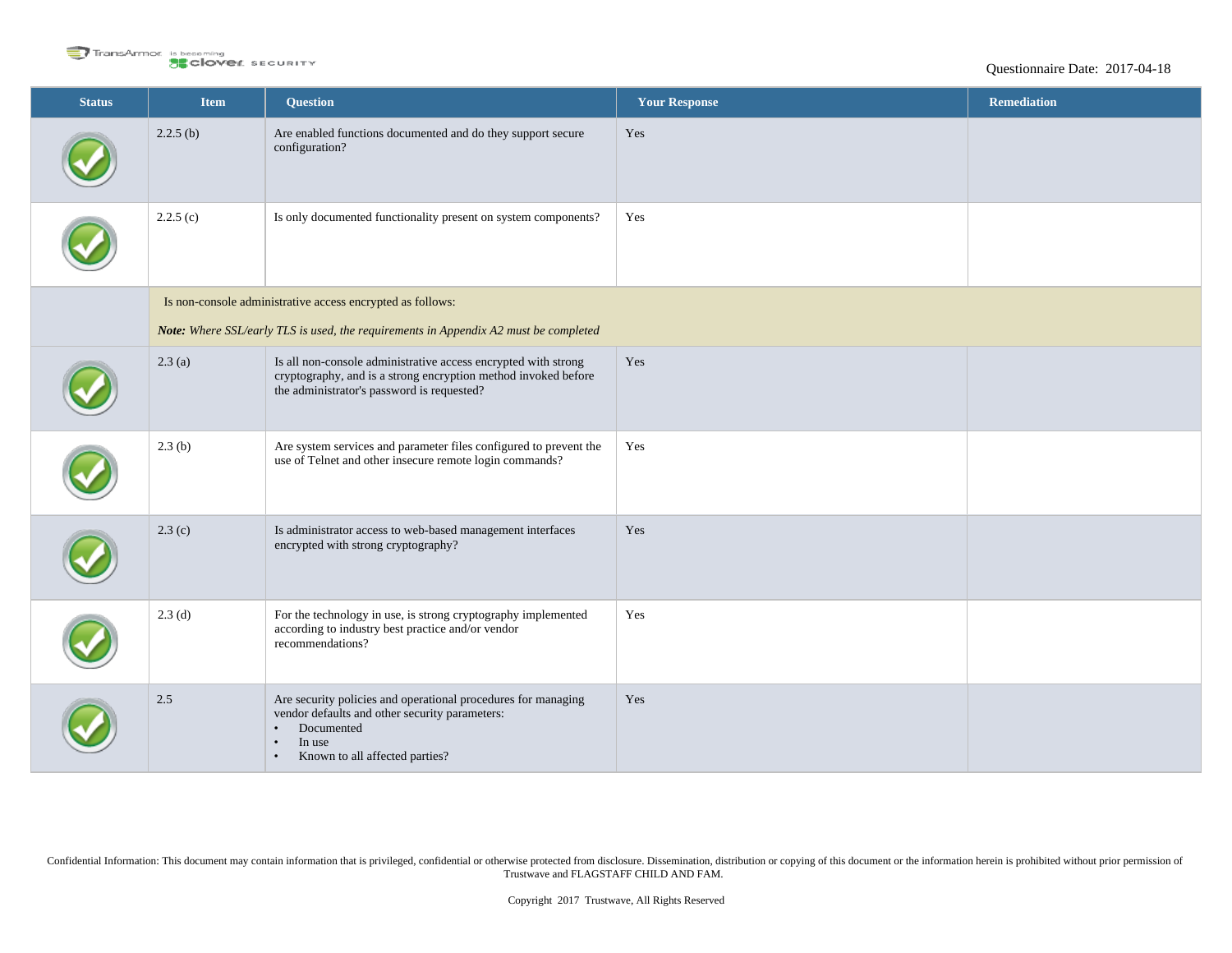

| <b>Stored Data Protection</b> |                                                                                                                                                     |                                                                                                                                                                                                                                                                                                                                                                                                                                                                                                                                                                                                                                                               |                      |                    |  |
|-------------------------------|-----------------------------------------------------------------------------------------------------------------------------------------------------|---------------------------------------------------------------------------------------------------------------------------------------------------------------------------------------------------------------------------------------------------------------------------------------------------------------------------------------------------------------------------------------------------------------------------------------------------------------------------------------------------------------------------------------------------------------------------------------------------------------------------------------------------------------|----------------------|--------------------|--|
| <b>Status</b>                 | <b>Item</b>                                                                                                                                         | <b>Question</b>                                                                                                                                                                                                                                                                                                                                                                                                                                                                                                                                                                                                                                               | <b>Your Response</b> | <b>Remediation</b> |  |
|                               | 3.2(c)                                                                                                                                              | Is sensitive authentication data deleted or rendered unrecoverable<br>upon completion of the authorization process?                                                                                                                                                                                                                                                                                                                                                                                                                                                                                                                                           | Yes                  |                    |  |
|                               | Do all systems adhere to the following requirements regarding non-storage of sensitive authentication data after authorization (even if encrypted): |                                                                                                                                                                                                                                                                                                                                                                                                                                                                                                                                                                                                                                                               |                      |                    |  |
|                               | 3.2.1                                                                                                                                               | The full contents of any track (from the magnetic stripe located on<br>the back of a card, equivalent data contained on a chip, or<br>elsewhere) are not stored after authorization?<br>This data is alternatively called full track, track, track 1, track 2,<br>and magnetic-stripe data.<br>Note: In the normal course of business, the following data<br>elements from the magnetic stripe may need to be retained:<br>The cardholder's name,<br>$\bullet$<br>Primary account number (PAN),<br>$\bullet$<br>Expiration date, and<br>$\bullet$<br>Service code<br>$\bullet$<br>To minimize risk, store only these data elements as needed for<br>business. | Yes                  |                    |  |
|                               | 3.2.2                                                                                                                                               | The card verification code or value (three-digit or four-digit<br>number printed on the front or back of a payment card) is not<br>stored after authorization?                                                                                                                                                                                                                                                                                                                                                                                                                                                                                                | Yes                  |                    |  |
|                               | 3.2.3                                                                                                                                               | The personal identification number (PIN) or the encrypted PIN<br>block is not stored after authorization?                                                                                                                                                                                                                                                                                                                                                                                                                                                                                                                                                     | Yes                  |                    |  |
|                               | 3.3                                                                                                                                                 | Is the PAN masked when displayed (the first six and last four<br>digits are the maximum number of digits to be displayed) such<br>that only personnel with a legitimate business need can see the<br>more than the first six/last four digits of the PAN?<br>Note: This requirement does not supersede stricter requirements<br>in place for displays of cardholder data--for example, legal or<br>payment card brand requirements for point-of-sale (POS) receipts.                                                                                                                                                                                          | Yes                  |                    |  |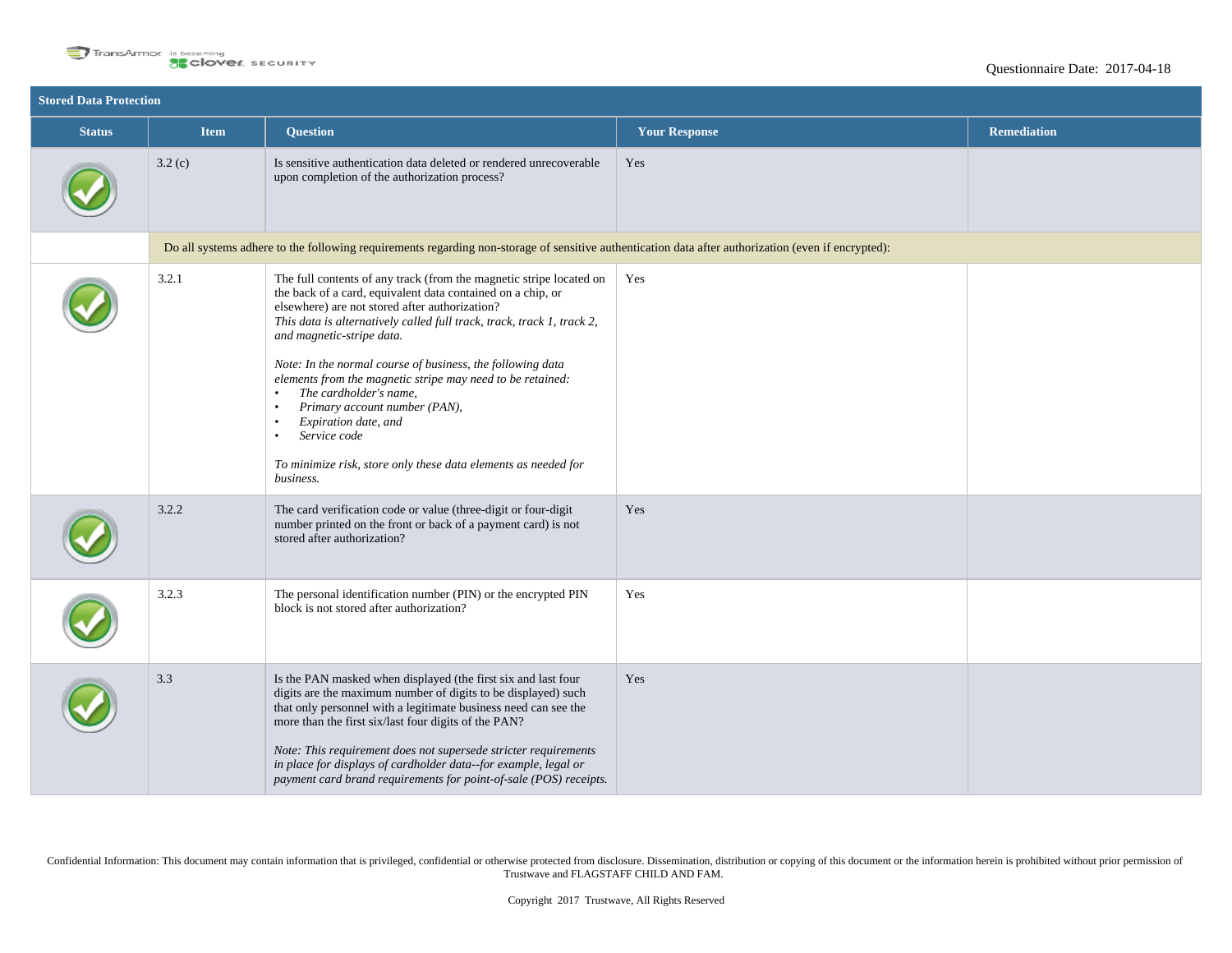

| <b>Transmitted Data Protection</b> |             |                                                                                                                                                                                                                                                                                                                                                                                                                                                                                                                                                                                                 |                      |                    |
|------------------------------------|-------------|-------------------------------------------------------------------------------------------------------------------------------------------------------------------------------------------------------------------------------------------------------------------------------------------------------------------------------------------------------------------------------------------------------------------------------------------------------------------------------------------------------------------------------------------------------------------------------------------------|----------------------|--------------------|
| <b>Status</b>                      | <b>Item</b> | <b>Question</b>                                                                                                                                                                                                                                                                                                                                                                                                                                                                                                                                                                                 | <b>Your Response</b> | <b>Remediation</b> |
|                                    | 4.1(a)      | Are strong cryptography and security protocols, such as TLS,<br>SSH or IPSEC, used to safeguard sensitive cardholder data during<br>transmission over open, public networks?<br>Note: Where SSL/early TLS is used, the requirements in<br>Appendix A2 must be completed.<br>Examples of open, public networks include but are not limited to<br>the Internet; wireless technologies, including 802.11 and<br>Bluetooth; cellular technologies, for example, Global System for<br>Mobile communications (GSM), Code division multiple access<br>(CDMA); and General Packet Radio Service (GPRS). | Yes                  |                    |
|                                    | 4.1(b)      | Are only trusted keys and/or certificates accepted?                                                                                                                                                                                                                                                                                                                                                                                                                                                                                                                                             | Yes                  |                    |
|                                    | 4.1(c)      | Are security protocols implemented to use only secure<br>configurations, and to not support insecure versions or<br>configurations?                                                                                                                                                                                                                                                                                                                                                                                                                                                             | Yes                  |                    |
|                                    | 4.1(d)      | Is the proper encryption strength implemented for the encryption<br>methodology in use (check vendor recommendations/best<br>practices)?                                                                                                                                                                                                                                                                                                                                                                                                                                                        | Yes                  |                    |
|                                    | 4.1(e)      | For SSL/TLS implementations, is SSL/TLS enabled whenever<br>cardholder data is transmitted or received?<br>For example, for browser-based implementations:<br>"HTTPS" appears as the browser Universal Record Locator<br>$\bullet$<br>(URL) protocol, and<br>Cardholder data is only requested if "HTTPS" appears as part<br>$\bullet$<br>of the URL.                                                                                                                                                                                                                                           | Yes                  |                    |
|                                    | 4.1.1       | Are industry best practices used to implement strong encryption<br>for authentication and transmission for wireless networks<br>transmitting cardholder data or connected to the cardholder data<br>environment?                                                                                                                                                                                                                                                                                                                                                                                | Yes                  |                    |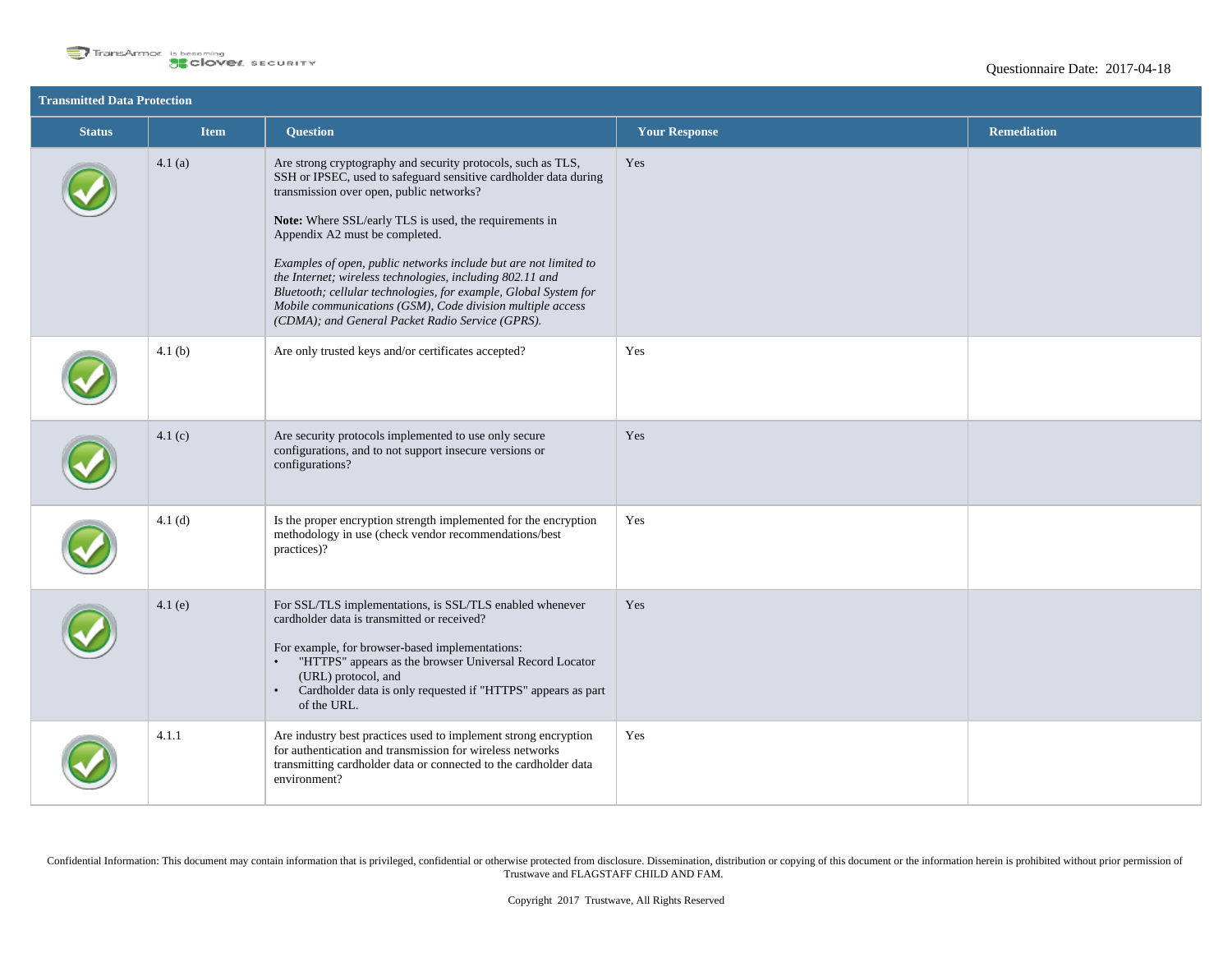

## Questionnaire Date: 2017-04-18

| <b>Status</b> | <b>Item</b> | <b>Ouestion</b>                                                                                                   | <b>Your Response</b> | <b>Remediation</b> |
|---------------|-------------|-------------------------------------------------------------------------------------------------------------------|----------------------|--------------------|
|               | 4.2(b)      | Are policies in place that state that unprotected PANs are not to<br>be sent via end-user messaging technologies? | Yes                  |                    |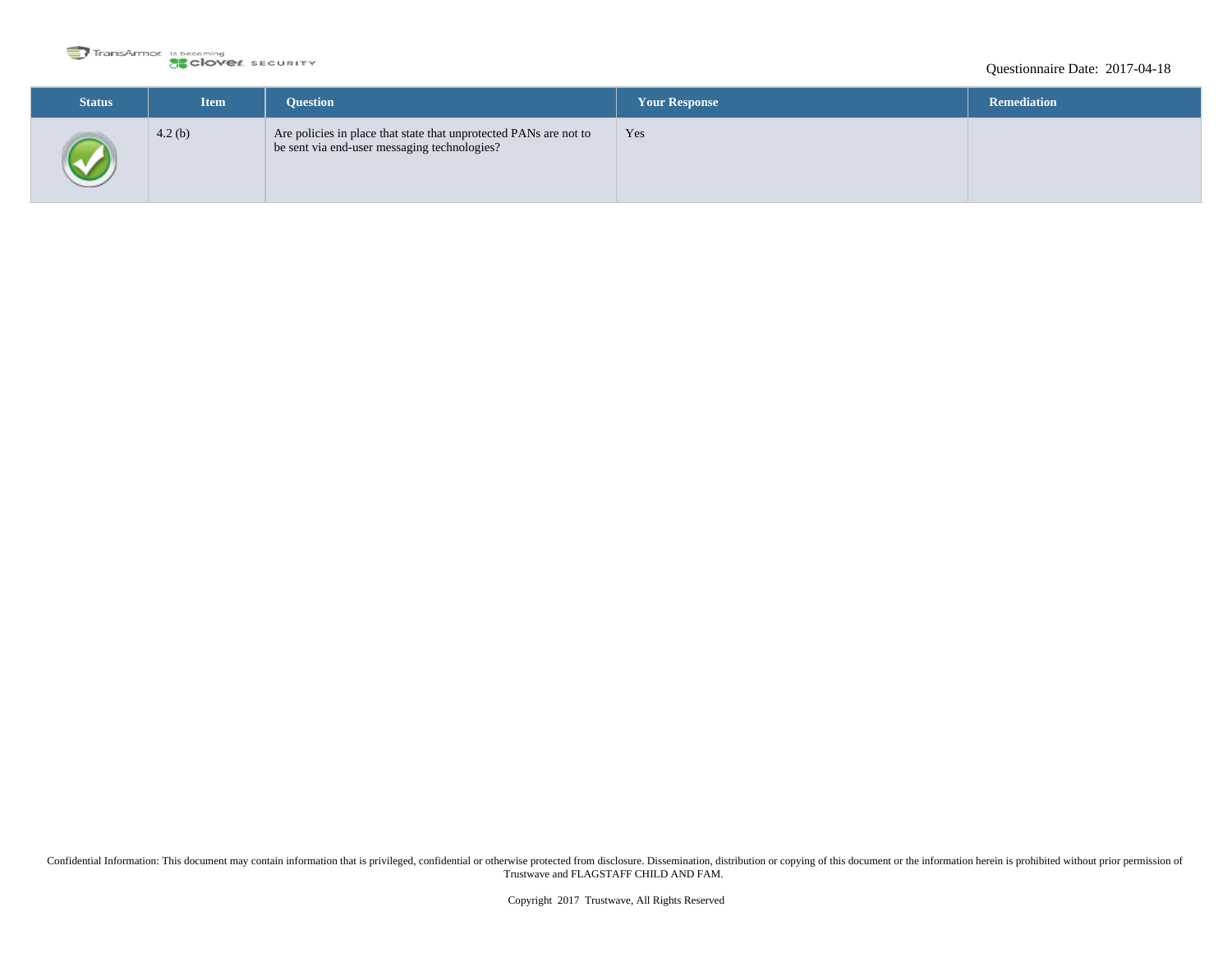

| <b>Anti-Virus Protection</b> |                                                      |                                                                                                                                                                                                                                                                                                                                                                                                                                                                                                                                                   |                      |                    |  |
|------------------------------|------------------------------------------------------|---------------------------------------------------------------------------------------------------------------------------------------------------------------------------------------------------------------------------------------------------------------------------------------------------------------------------------------------------------------------------------------------------------------------------------------------------------------------------------------------------------------------------------------------------|----------------------|--------------------|--|
| <b>Status</b>                | <b>Item</b>                                          | <b>Question</b>                                                                                                                                                                                                                                                                                                                                                                                                                                                                                                                                   | <b>Your Response</b> | <b>Remediation</b> |  |
|                              | 5.1                                                  | Is anti-virus software deployed on all systems commonly affected<br>by malicious software?                                                                                                                                                                                                                                                                                                                                                                                                                                                        | Yes                  |                    |  |
|                              | 5.1.1                                                | Are anti-virus programs capable of detecting, removing, and<br>protecting against all known types of malicious software (for<br>example, viruses, Trojans, worms, spyware, adware, and rootkits)?                                                                                                                                                                                                                                                                                                                                                 | Yes                  |                    |  |
|                              | 5.1.2                                                | Are periodic evaluations performed to identify and evaluate<br>evolving malware threats in order to confirm whether those<br>systems considered to not be commonly affected by malicious<br>software continue as such?                                                                                                                                                                                                                                                                                                                            | Yes                  |                    |  |
|                              | Are all anti-virus mechanisms maintained as follows: |                                                                                                                                                                                                                                                                                                                                                                                                                                                                                                                                                   |                      |                    |  |
|                              | 5.2(a)                                               | Are all anti-virus software and definitions kept current?                                                                                                                                                                                                                                                                                                                                                                                                                                                                                         | Yes                  |                    |  |
|                              | 5.2(b)                                               | Are automatic updates and periodic scans enabled and being<br>performed?                                                                                                                                                                                                                                                                                                                                                                                                                                                                          | Yes                  |                    |  |
|                              | 5.2(c)                                               | Are all anti-virus mechanisms generating audit logs, and are logs<br>retained in accordance with PCI DSS Requirement 10.7?                                                                                                                                                                                                                                                                                                                                                                                                                        | Yes                  |                    |  |
|                              | 5.3                                                  | Are all anti-virus mechanisms:<br>Actively running?<br>$\bullet$<br>Unable to be disabled or altered by users?<br>$\bullet$<br>Note: Anti-virus solutions may be temporarily disabled only if<br>there is legitimate technical need, as authorized by management<br>on a case-by-case basis. If anti-virus protection needs to be<br>disabled for a specific purpose, it must be formally authorized.<br>Additional security measures may also need to be implemented for<br>the period of time during which anti-virus protection is not active. | Yes                  |                    |  |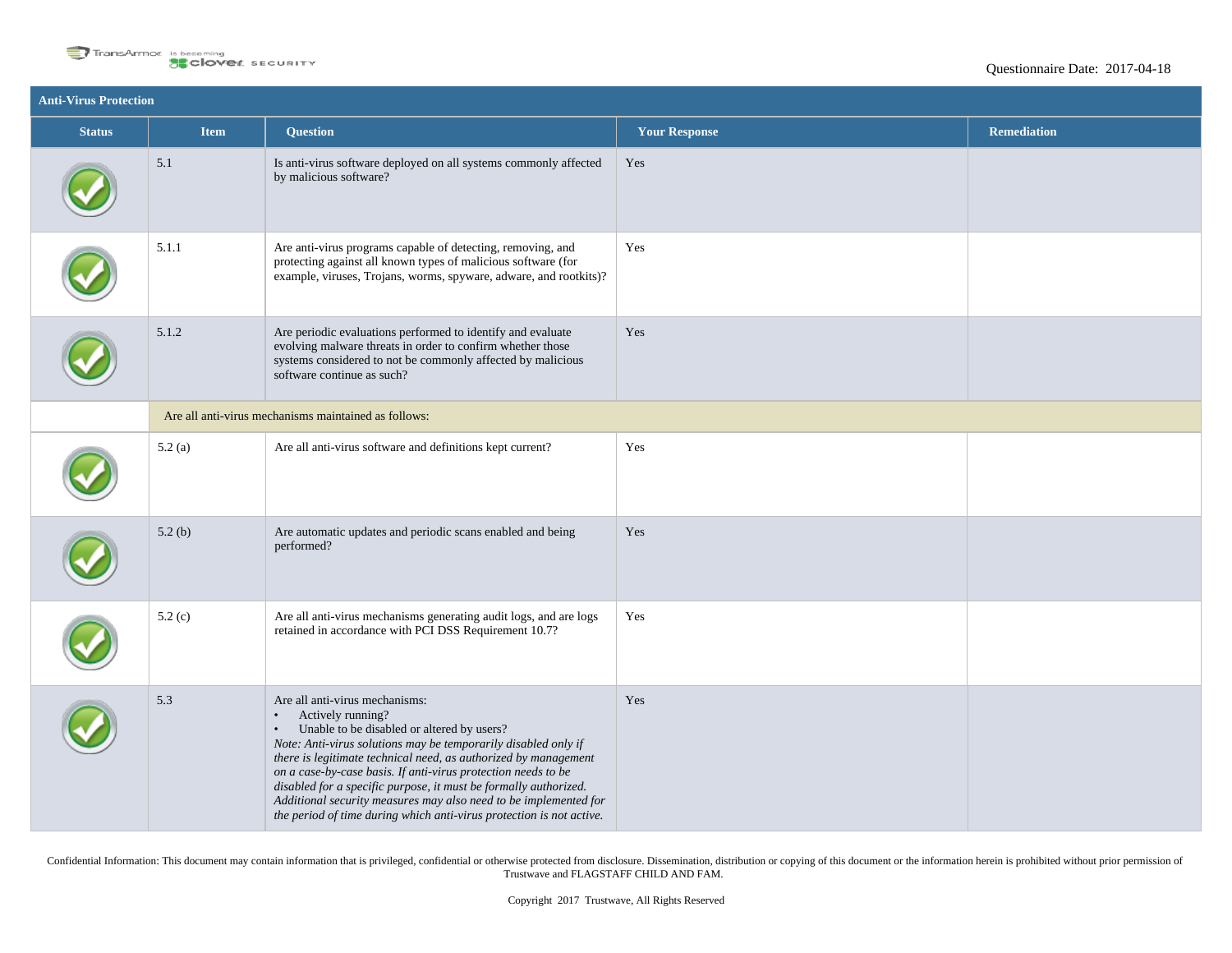

| <b>Application and Systems Security</b> |             |                                                                                                                                                                                                                                                                                                                                                                                                                                                                                                                                                                                                                                                                                                                                                                                                                                                                                                                                                                                                                                                                                                                                                                                                                                                                                                                                         |                      |                    |
|-----------------------------------------|-------------|-----------------------------------------------------------------------------------------------------------------------------------------------------------------------------------------------------------------------------------------------------------------------------------------------------------------------------------------------------------------------------------------------------------------------------------------------------------------------------------------------------------------------------------------------------------------------------------------------------------------------------------------------------------------------------------------------------------------------------------------------------------------------------------------------------------------------------------------------------------------------------------------------------------------------------------------------------------------------------------------------------------------------------------------------------------------------------------------------------------------------------------------------------------------------------------------------------------------------------------------------------------------------------------------------------------------------------------------|----------------------|--------------------|
| <b>Status</b>                           | <b>Item</b> | <b>Question</b>                                                                                                                                                                                                                                                                                                                                                                                                                                                                                                                                                                                                                                                                                                                                                                                                                                                                                                                                                                                                                                                                                                                                                                                                                                                                                                                         | <b>Your Response</b> | <b>Remediation</b> |
|                                         | 6.1         | Is there a process to identify security vulnerabilities, including the<br>following:<br>Using reputable outside sources for vulnerability information<br>$\bullet$<br>Assigning a risk ranking to vulnerabilities that includes<br>$\bullet$<br>identification of all "high" risk and "critical" vulnerabilities?<br>Note: Risk rankings should be based on industry best practices as<br>well as consideration of potential impact. For example, criteria<br>for ranking vulnerabilities may include consideration of the CVSS<br>base score and/or the classification by the vendor, and/or type of<br>systems affected.<br>Methods for evaluating vulnerabilities and assigning risk ratings<br>will vary based on an organization's environment and risk<br>assessment strategy. Risk rankings should, at a minimum, identify<br>all vulnerabilities considered to be a "high risk" to the<br>environment. In addition to the risk ranking, vulnerabilities may<br>be considered "critical" if they pose an imminent threat to the<br>environment, impact critical systems, and/or would result in a<br>potential compromise if not addressed. Examples of critical<br>systems may include security systems, public-facing devices and<br>systems, databases, and other systems that store, process or<br>transmit cardholder data. | Yes                  |                    |
|                                         | 6.2(a)      | Are all system components and software protected from known<br>vulnerabilities by installing applicable vendor-supplied security<br>patches?                                                                                                                                                                                                                                                                                                                                                                                                                                                                                                                                                                                                                                                                                                                                                                                                                                                                                                                                                                                                                                                                                                                                                                                            | Yes                  |                    |
|                                         | 6.2(b)      | Are critical security patches installed within one month of release?<br>Note: Critical security patches should be identified according to<br>the risk ranking process defined in Requirement 6.1.                                                                                                                                                                                                                                                                                                                                                                                                                                                                                                                                                                                                                                                                                                                                                                                                                                                                                                                                                                                                                                                                                                                                       | Yes                  |                    |
|                                         |             | Are change control processes and procedures followed for all changes to system components to include the following:                                                                                                                                                                                                                                                                                                                                                                                                                                                                                                                                                                                                                                                                                                                                                                                                                                                                                                                                                                                                                                                                                                                                                                                                                     |                      |                    |
|                                         | 6.4.6       | Upon completion of a significant change, are all relevant PCI<br>DSS requirements implemented on all new or changed systems<br>and networks, and documentation updated as applicable<br>Note: This requirement is a best practice until January 31, 2018,<br>after which it becomes a requirement.                                                                                                                                                                                                                                                                                                                                                                                                                                                                                                                                                                                                                                                                                                                                                                                                                                                                                                                                                                                                                                      | Yes                  |                    |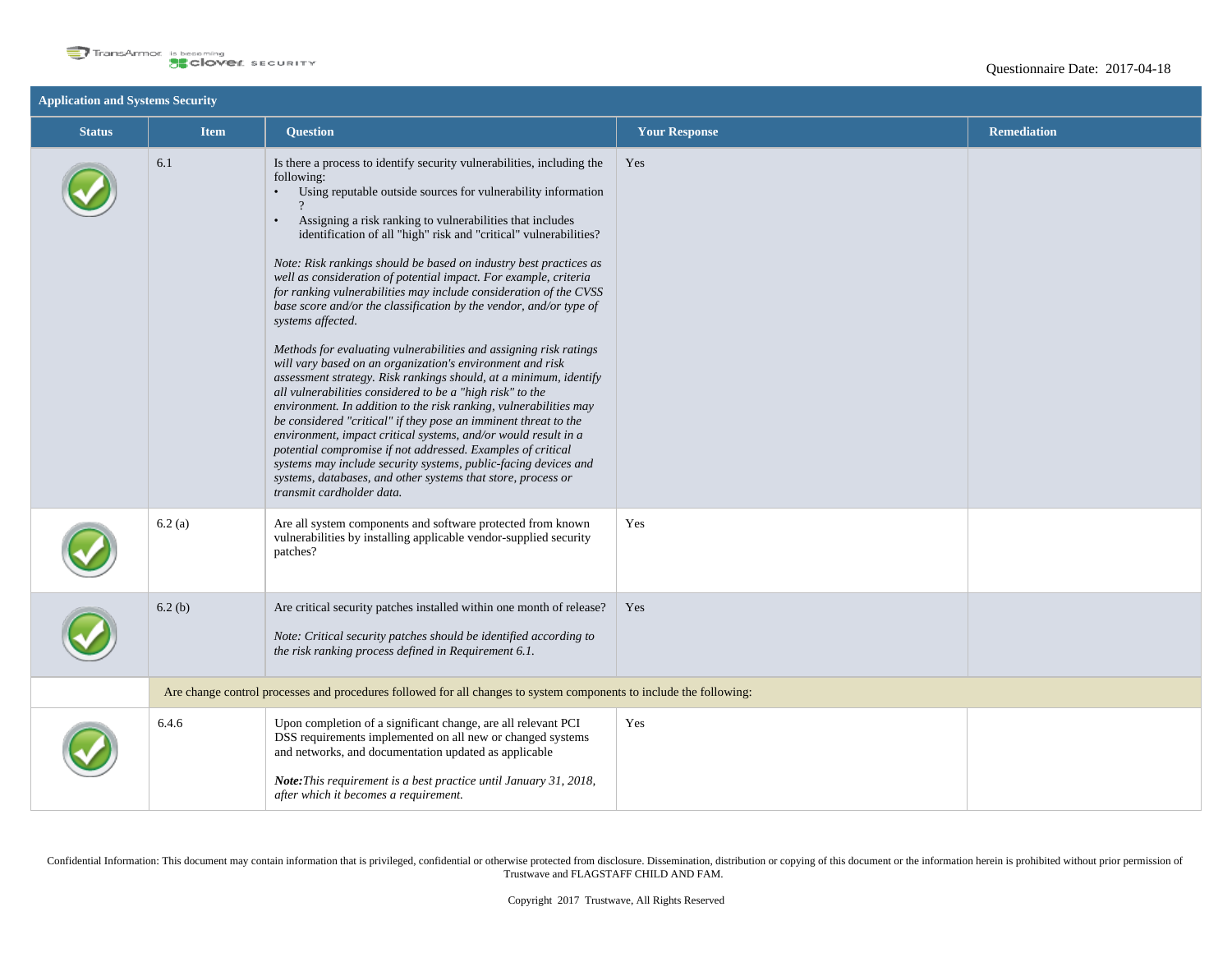

| <b>Access Restrictions</b> |                                                                                                                                  |                                                                                                                                                                                                          |                      |                    |  |
|----------------------------|----------------------------------------------------------------------------------------------------------------------------------|----------------------------------------------------------------------------------------------------------------------------------------------------------------------------------------------------------|----------------------|--------------------|--|
| <b>Status</b>              | <b>Item</b>                                                                                                                      | <b>Ouestion</b>                                                                                                                                                                                          | <b>Your Response</b> | <b>Remediation</b> |  |
|                            | Is access to system components and cardholder data limited to only those individuals whose jobs require such access, as follows: |                                                                                                                                                                                                          |                      |                    |  |
|                            | 7.1.2                                                                                                                            | Is access to privileged user IDs restricted as follows:<br>To least privileges necessary to perform job responsibilities?<br>Assigned only to roles that specifically require that<br>privileged access? | Yes                  |                    |  |
|                            | 7.1.3                                                                                                                            | Is access assigned based on individual personnel's job<br>classification and function?                                                                                                                   | Yes                  |                    |  |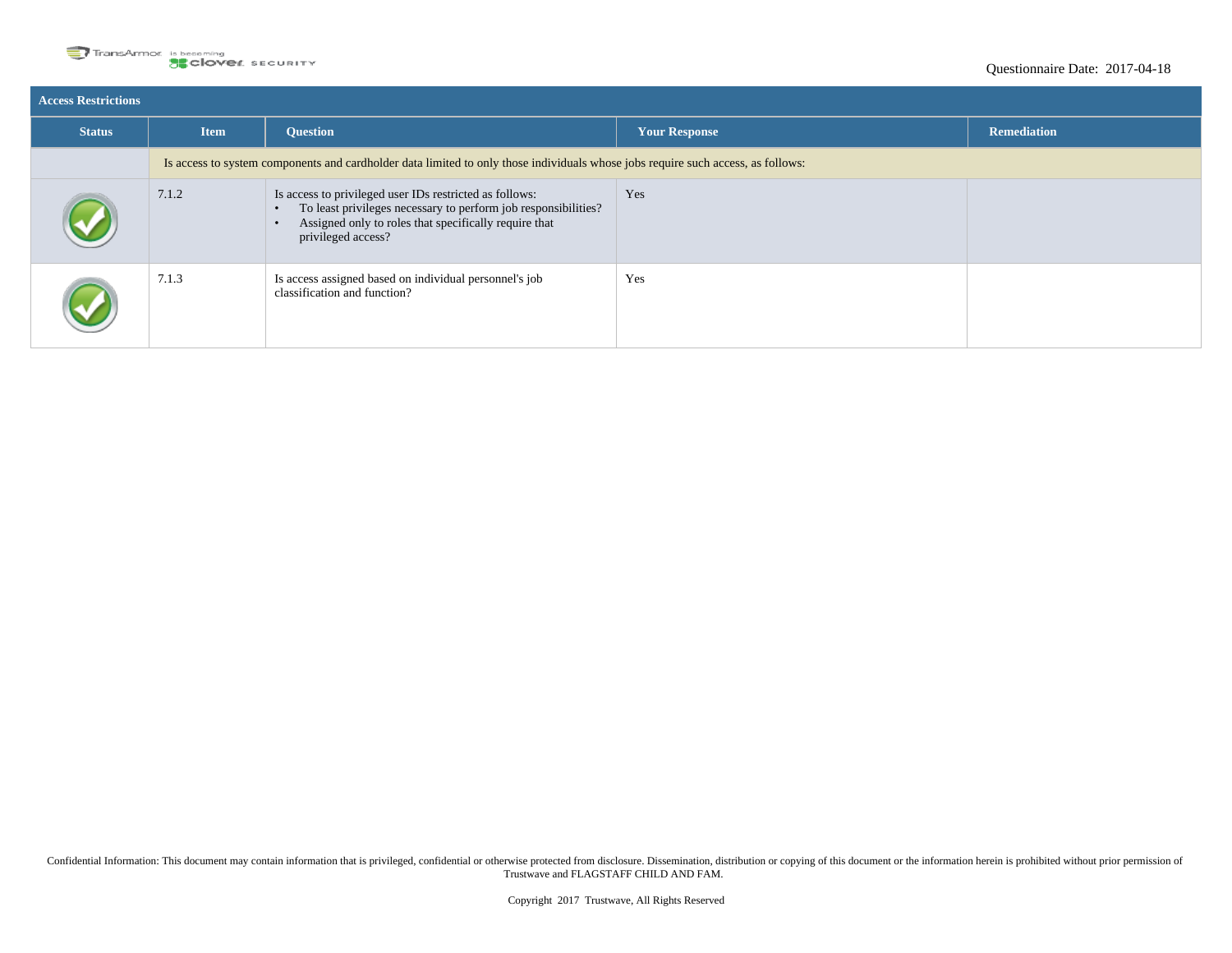

| <b>Account Security</b> |             |                                                                                                                                                                                                                                                                                                                           |                                                                                                                                                                              |                    |
|-------------------------|-------------|---------------------------------------------------------------------------------------------------------------------------------------------------------------------------------------------------------------------------------------------------------------------------------------------------------------------------|------------------------------------------------------------------------------------------------------------------------------------------------------------------------------|--------------------|
| <b>Status</b>           | <b>Item</b> | <b>Question</b>                                                                                                                                                                                                                                                                                                           | <b>Your Response</b>                                                                                                                                                         | <b>Remediation</b> |
|                         |             |                                                                                                                                                                                                                                                                                                                           | Are policies and procedures for user identification management controls defined and in place for non-consumer users and administrators on all system components, as follows: |                    |
|                         | 8.1.1       | Are all users assigned a unique ID before allowing them to access<br>system components or cardholder data?                                                                                                                                                                                                                | Yes                                                                                                                                                                          |                    |
|                         | 8.1.5(a)    | Are accounts used by third parties to access, support, or maintain<br>system components via remote access enabled only during the<br>time period needed and disabled when not in use?                                                                                                                                     | Yes                                                                                                                                                                          |                    |
|                         | 8.1.5(b)    | Are third party remote access accounts monitored when in use?                                                                                                                                                                                                                                                             | Yes                                                                                                                                                                          |                    |
|                         | 8.1.6(a)    | Are repeated access attempts limited by locking out the user ID<br>after no more than six attempts?                                                                                                                                                                                                                       | Yes                                                                                                                                                                          |                    |
|                         | 8.1.7       | Once a user account is locked out, is the lockout duration set to a<br>minimum of 30 minutes or until an administrator enables the user<br>ID?                                                                                                                                                                            | Yes                                                                                                                                                                          |                    |
|                         | 8.1.8       | If a session has been idle for more than 15 minutes, are users<br>required to re-authenticate (for example, re-enter the password) to<br>re-activate the terminal or session?                                                                                                                                             | Yes                                                                                                                                                                          |                    |
|                         | 8.2         | In addition to assigning a unique ID, is one or more of the<br>following methods employed to authenticate all users?<br>Something you know, such as a password or passphrase<br>$\bullet$<br>Something you have, such as a token device or smart card<br>$\bullet$<br>Something you are, such as a biometric<br>$\bullet$ | Yes                                                                                                                                                                          |                    |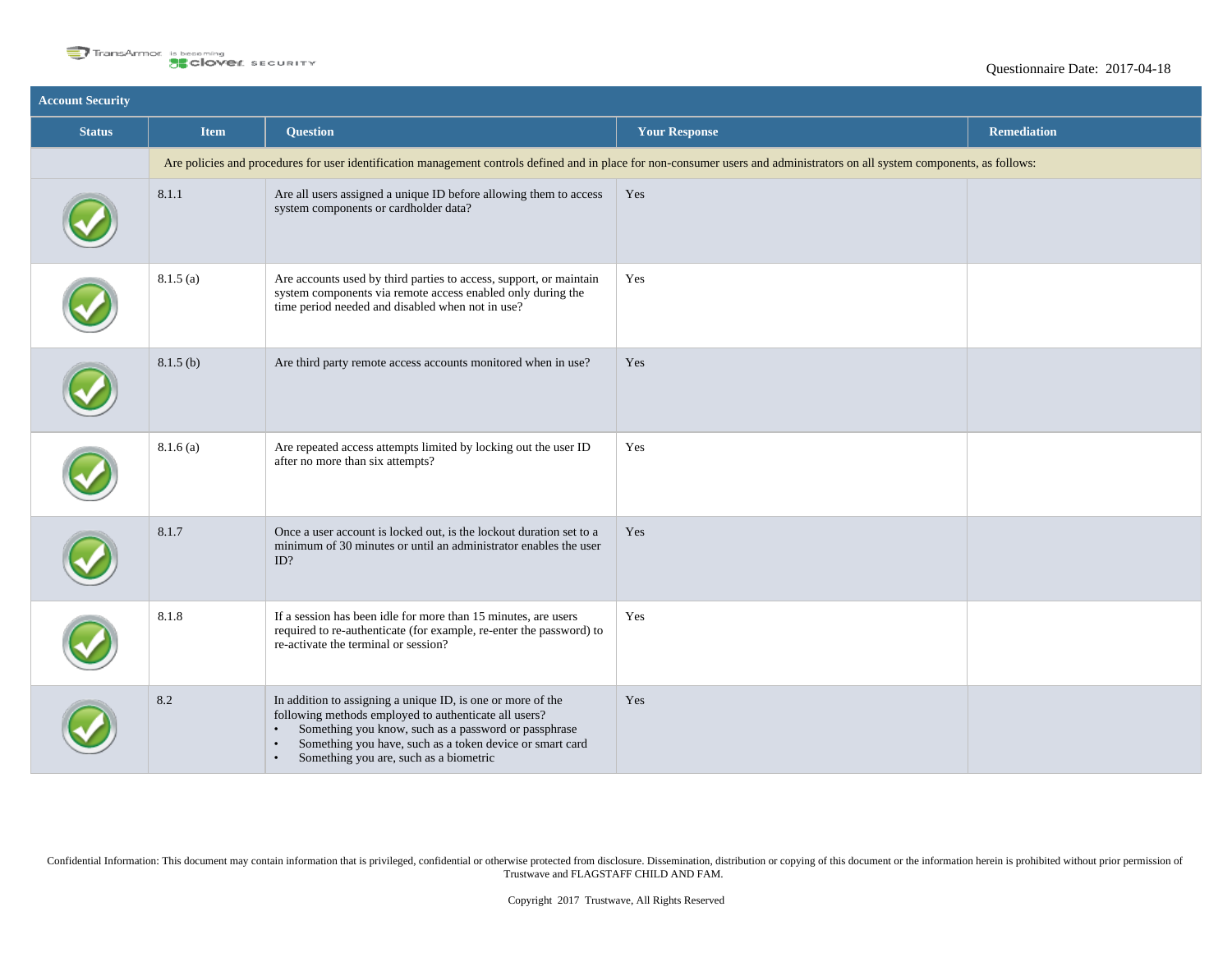

| <b>Status</b> | <b>Item</b>                                                                                                                                                                                                                                                                                                                  | <b>Question</b>                                                                                                                                                                                                                                                                                                                                                                | <b>Your Response</b> | <b>Remediation</b> |  |
|---------------|------------------------------------------------------------------------------------------------------------------------------------------------------------------------------------------------------------------------------------------------------------------------------------------------------------------------------|--------------------------------------------------------------------------------------------------------------------------------------------------------------------------------------------------------------------------------------------------------------------------------------------------------------------------------------------------------------------------------|----------------------|--------------------|--|
|               | 8.2.3(a)                                                                                                                                                                                                                                                                                                                     | Are user password parameters configured to require passwords/<br>passphrases meet the following?<br>A minimum password length of at least seven characters<br>$\bullet$<br>Contain both numeric and alphabetic characters<br>$\bullet$<br>Alternatively, the passwords/passphrases must have complexity<br>and strength at least equivalent to the parameters specified above. | Yes                  |                    |  |
|               | 8.2.4(a)                                                                                                                                                                                                                                                                                                                     | Are user passwords/passphrases changed at least once every 90<br>days?                                                                                                                                                                                                                                                                                                         | Yes                  |                    |  |
|               | 8.2.5(a)                                                                                                                                                                                                                                                                                                                     | Must an individual submit a new password/passphrase that is<br>different from any of the last four passwords/passphrases he or<br>she has used?                                                                                                                                                                                                                                | Yes                  |                    |  |
|               | 8.2.6                                                                                                                                                                                                                                                                                                                        | Are passwords/passphrases set to a unique value for each user for<br>first-time use and upon reset, and must each user change their<br>password immediately after the first use?                                                                                                                                                                                               | Yes                  |                    |  |
|               |                                                                                                                                                                                                                                                                                                                              | Is all individual non-console administrative access and all remote access to the CDE secured using multi-factor authentication as follows:                                                                                                                                                                                                                                     |                      |                    |  |
|               | Note: Multi-factor authentication requires that a minimum of two of the three authentication methods (see PCI DSS Requiremetn 8.2 for descriptions of authentication methods) be used for authentiction.<br>Using one factor twice (for example, using two separate passwords) is not considered multi-factor authentication |                                                                                                                                                                                                                                                                                                                                                                                |                      |                    |  |
|               | 8.3.1                                                                                                                                                                                                                                                                                                                        | Is multi-factor authentication incorporated for all non-console<br>access into the CDE for personnel with administrative access?<br>Note: This requirement is a best practice until January 31, 2018<br>after which it becomes a requirement.                                                                                                                                  | Yes                  |                    |  |
|               | 8.3.2                                                                                                                                                                                                                                                                                                                        | Is multi-factor authentication incorporated for all remote network<br>access (both user and administrator, and including third party<br>access for support or maintenance) originating from outside the<br>entity's network?                                                                                                                                                   | Yes                  |                    |  |
|               | 8.4(a)                                                                                                                                                                                                                                                                                                                       | Are authentication procedures and policies documented and<br>communicated to all users?                                                                                                                                                                                                                                                                                        | Yes                  |                    |  |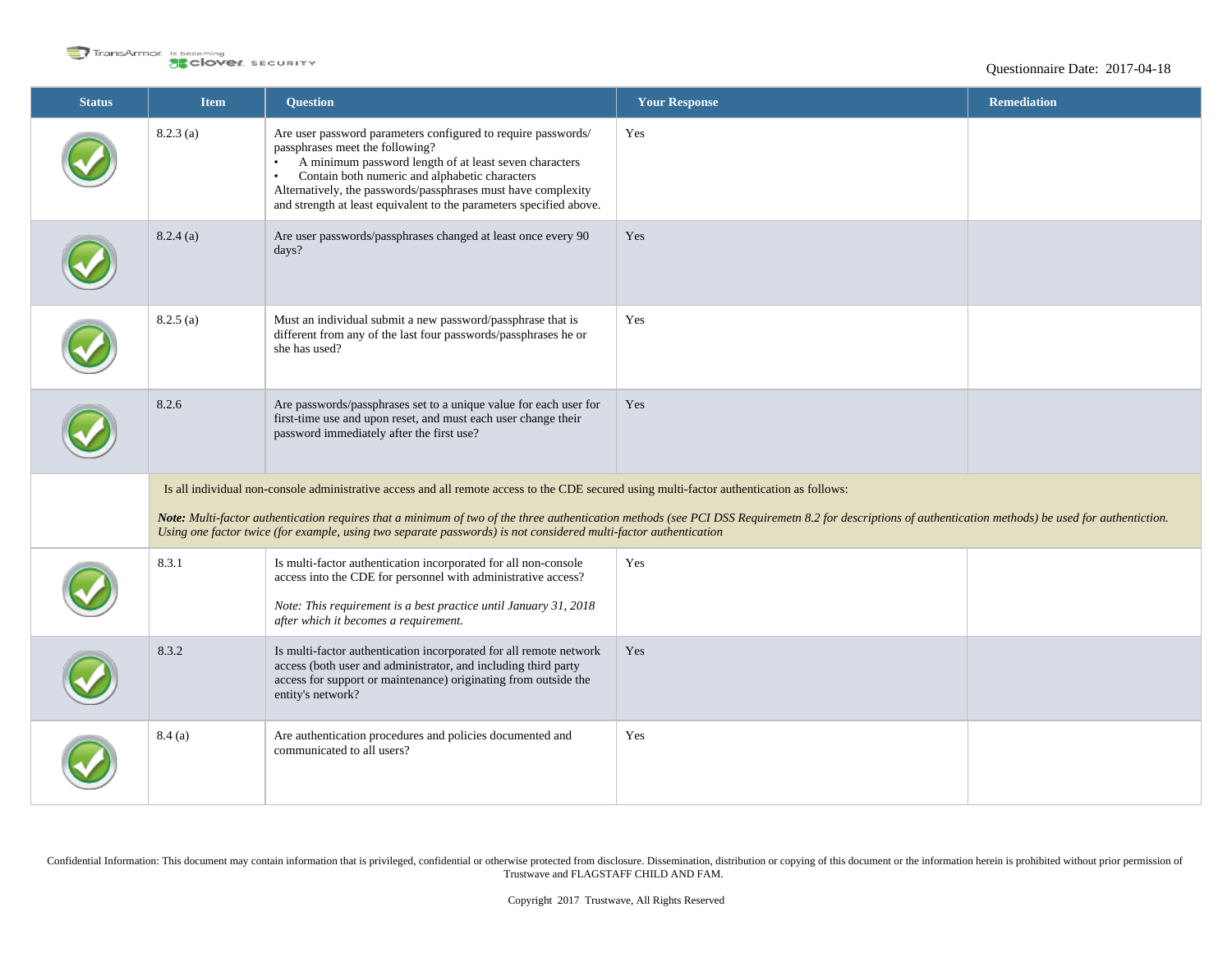

| <b>Status</b> | <b>Item</b> | <b>Question</b>                                                                                                                                                                                                                                                                                                                                                                                                                       | <b>Your Response</b> | <b>Remediation</b> |
|---------------|-------------|---------------------------------------------------------------------------------------------------------------------------------------------------------------------------------------------------------------------------------------------------------------------------------------------------------------------------------------------------------------------------------------------------------------------------------------|----------------------|--------------------|
|               | 8.4(b)      | Do authentication procedures and policies include the following?<br>Guidance on selecting strong authentication credentials<br>$\bullet$<br>Guidance for how users should protect their authentication<br>$\bullet$<br>credentials<br>Instructions not to reuse previously used passwords<br>$\bullet$<br>Instructions that users should change passwords if there is<br>$\bullet$<br>any suspicion the password could be compromised | Yes                  |                    |
|               | 8.5         | Are group, shared, or generic accounts, passwords, or other<br>authentication methods prohibited as follows:<br>Generic user IDs and accounts are disabled or removed;<br>$\bullet$<br>Shared user IDs for system administration activities and<br>$\bullet$<br>other critical functions do not exist; and<br>Shared and generic user IDs are not used to administer any<br>$\bullet$<br>system components?                           | Yes                  |                    |
|               | 8.8         | Are security policies and operational procedures for identification<br>and authentication:<br>Documented<br>$\bullet$<br>In use<br>$\bullet$<br>Known to all affected parties?<br>$\bullet$                                                                                                                                                                                                                                           | Yes                  |                    |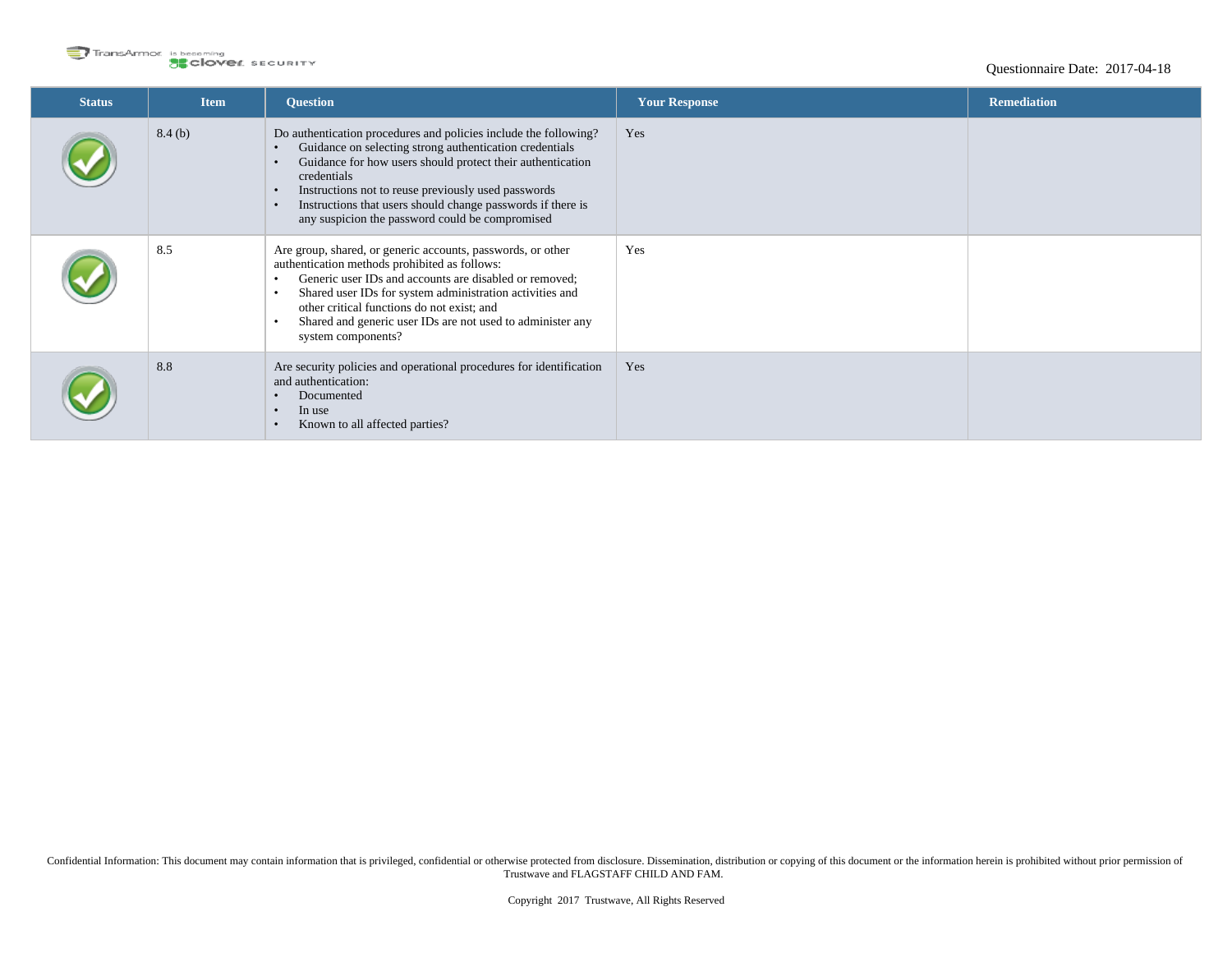

| <b>Physical Access Controls</b> |             |                                                                                                                                                                                                                                                                                                                                                                                                                                      |                      |                    |  |
|---------------------------------|-------------|--------------------------------------------------------------------------------------------------------------------------------------------------------------------------------------------------------------------------------------------------------------------------------------------------------------------------------------------------------------------------------------------------------------------------------------|----------------------|--------------------|--|
| <b>Status</b>                   | <b>Item</b> | <b>Question</b>                                                                                                                                                                                                                                                                                                                                                                                                                      | <b>Your Response</b> | <b>Remediation</b> |  |
|                                 | 9.1         | Are appropriate facility entry controls in place to limit and<br>monitor physical access to systems in the cardholder data<br>environment?                                                                                                                                                                                                                                                                                           | Yes                  |                    |  |
|                                 | 9.1.1(a)    | Are either video cameras or access-control mechanisms (or both)<br>in place to monitor individual physical access to sensitive areas?<br>Note: "Sensitive areas" refers to any data center, server room, or<br>any area that houses systems that store, process, or transmit<br>cardholder data. This excludes public-facing areas where only<br>point-of-sale terminals are present such as the cashier areas in a<br>retail store. | Yes                  |                    |  |
|                                 | 9.1.1(b)    | Are either video cameras or access-control mechanisms (or both)<br>protected from tampering or disabling?                                                                                                                                                                                                                                                                                                                            | Yes                  |                    |  |
|                                 | 9.1.1(c)    | Is data collected from video cameras and/or access control<br>mechanisms reviewed and correlated with other entries?                                                                                                                                                                                                                                                                                                                 | Yes                  |                    |  |
|                                 | $9.1.1$ (d) | Is data collected from video cameras and/or access control<br>mechanisms stored for at least three months unless otherwise<br>restricted by law?                                                                                                                                                                                                                                                                                     | Yes                  |                    |  |
|                                 | 9.1.2       | Are physical and/or logical controls in place to restrict access to<br>publicly accessible network jacks?<br>For example, network jacks located in public areas and areas<br>accessible to visitors could be disabled and only enabled when<br>network access is explicitly authorized. Alternatively, processes<br>could be implemented to ensure that visitors are escorted at all<br>times in areas with active network jacks.    | Yes                  |                    |  |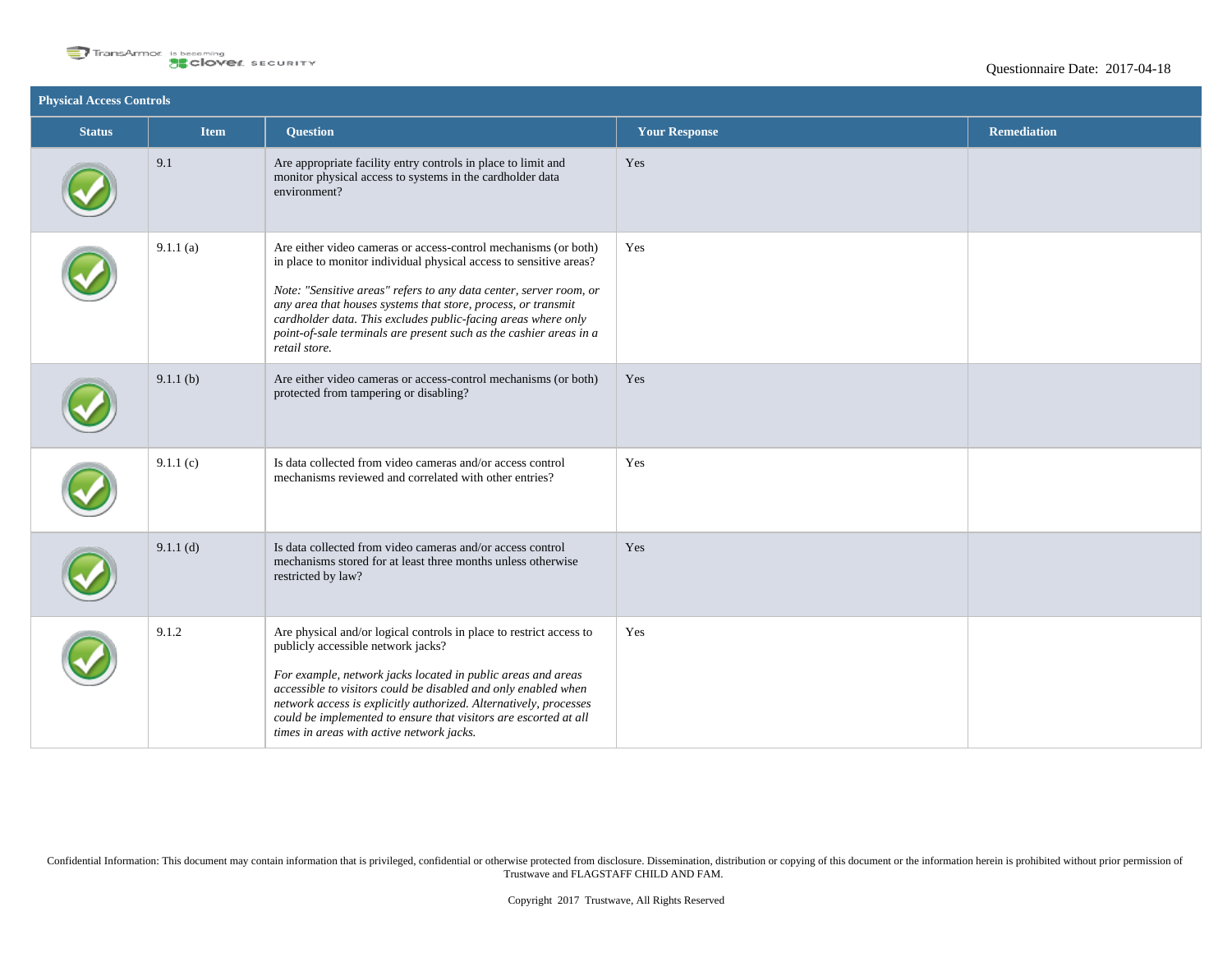

| <b>Status</b> | Item                               | <b>Question</b>                                                                                                                                        | <b>Your Response</b>                                                                                                                      | <b>Remediation</b> |
|---------------|------------------------------------|--------------------------------------------------------------------------------------------------------------------------------------------------------|-------------------------------------------------------------------------------------------------------------------------------------------|--------------------|
|               | 9.5                                | Are all media physically secured (including but not limited to<br>computers, removable electronic media, paper receipts, paper<br>reports, and faxes)? | Yes                                                                                                                                       |                    |
|               |                                    | For purposes of Requirement 9, "media" refers to all paper and<br>electronic media containing cardholder data.                                         |                                                                                                                                           |                    |
|               | 9.6(a)                             | Is strict control maintained over the internal or external<br>distribution of any kind of media?                                                       | Yes                                                                                                                                       |                    |
|               | Do controls include the following: |                                                                                                                                                        |                                                                                                                                           |                    |
|               | 9.6.1                              | Is media classified so the sensitivity of the data can be determined<br>$\gamma$                                                                       | Yes                                                                                                                                       |                    |
|               | 9.6.2                              | Is media sent by secured courier or other delivery method that can<br>be accurately tracked?                                                           | Yes                                                                                                                                       |                    |
|               | 9.6.3                              | Is management approval obtained prior to moving the media<br>(especially when media is distributed to individuals)?                                    | Yes                                                                                                                                       |                    |
|               | 9.7                                | Is strict control maintained over the storage and accessibility of<br>media?                                                                           | Yes                                                                                                                                       |                    |
|               | 9.8(a)                             | Is all media destroyed when it is no longer needed for business or<br>legal reasons?                                                                   | Not Applicable<br>Comment : My business does not store credit card data in any<br>form, either electronic or paper documents or receipts. |                    |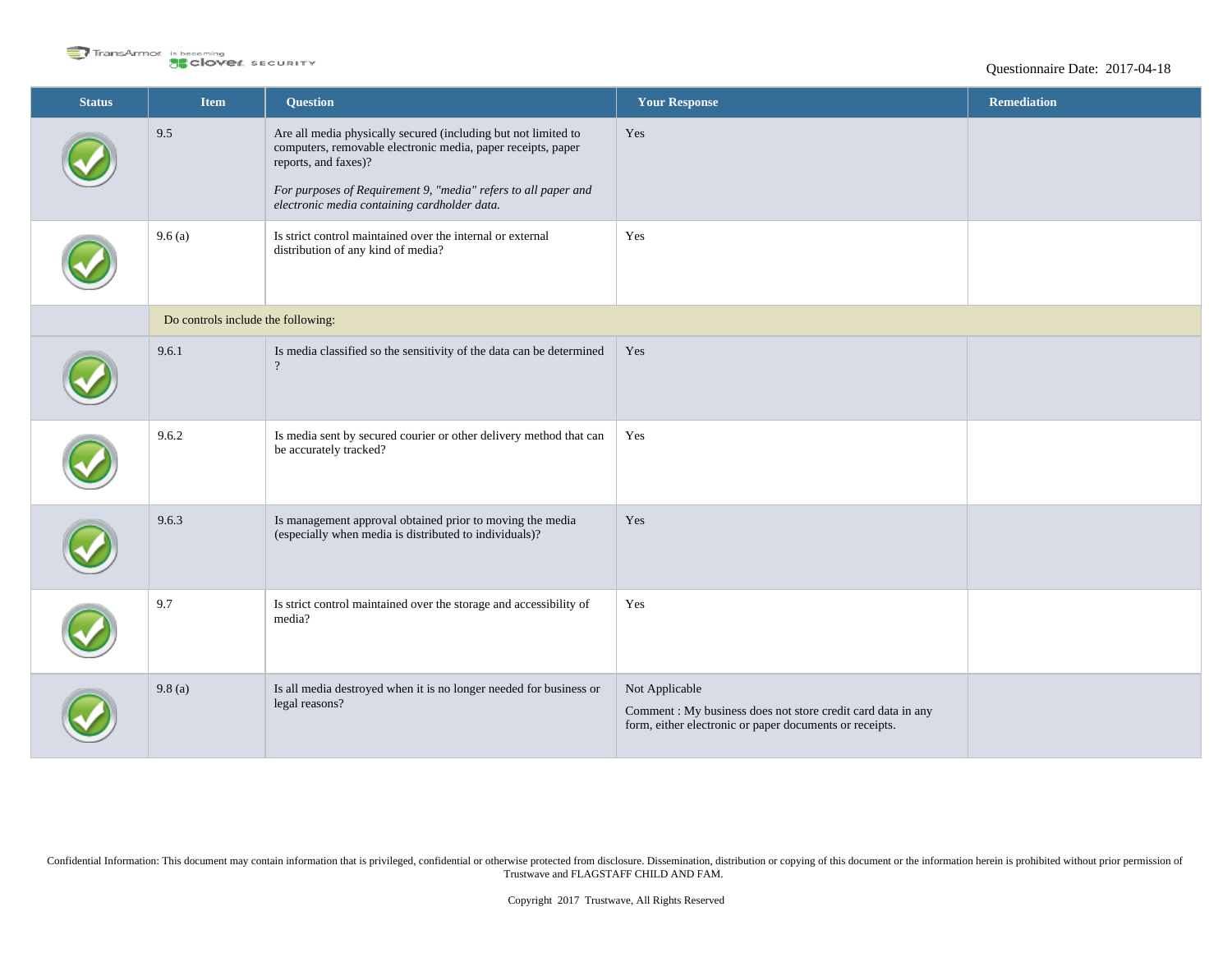

## Questionnaire Date: 2017-04-18

| <b>Status</b> | <b>Item</b>                                                                                                                                                                                                                                                                                                                                                                                                                                                                                                                     | <b>Question</b>                                                                                                                                                                                                                                                | <b>Your Response</b>                                                                                                                     | <b>Remediation</b> |  |
|---------------|---------------------------------------------------------------------------------------------------------------------------------------------------------------------------------------------------------------------------------------------------------------------------------------------------------------------------------------------------------------------------------------------------------------------------------------------------------------------------------------------------------------------------------|----------------------------------------------------------------------------------------------------------------------------------------------------------------------------------------------------------------------------------------------------------------|------------------------------------------------------------------------------------------------------------------------------------------|--------------------|--|
|               |                                                                                                                                                                                                                                                                                                                                                                                                                                                                                                                                 | Is media destruction performed as follows:                                                                                                                                                                                                                     |                                                                                                                                          |                    |  |
|               | 9.8.1(a)                                                                                                                                                                                                                                                                                                                                                                                                                                                                                                                        | Are hardcopy materials cross-cut shredded, incinerated, or pulped<br>so that cardholder data cannot be reconstructed?                                                                                                                                          | Not Applicable<br>Comment: My business does not store credit card data in any<br>form, either electronic or paper documents or receipts. |                    |  |
|               | 9.8.1(b)                                                                                                                                                                                                                                                                                                                                                                                                                                                                                                                        | Are storage containers used for materials that contain information<br>to be destroyed secured to prevent access to the contents?                                                                                                                               | Not Applicable<br>Comment: My business does not store credit card data in any<br>form, either electronic or paper documents or receipts. |                    |  |
|               | Are devices that capture payment card data via direct physical interaction with the card protected against tampering and substitution as follows?<br>Note: This requirement applies to card-reading devices used in card-present transactions (that is, card swipe or dip) at the point of sale. This requirement is not intended to apply to manual key-entry<br>components such as computer keyboards and POS keypads.<br>Note: Requirement 9.9 is a best practice until June 30, 2015, after which it becomes a requirement. |                                                                                                                                                                                                                                                                |                                                                                                                                          |                    |  |
|               | 9.9(a)                                                                                                                                                                                                                                                                                                                                                                                                                                                                                                                          | Do policies and procedures require that a list of such devices be<br>maintained?                                                                                                                                                                               | Yes                                                                                                                                      |                    |  |
|               | 9.9(b)                                                                                                                                                                                                                                                                                                                                                                                                                                                                                                                          | Do policies and procedures require that devices are periodically<br>inspected to look for tampering or substitution?                                                                                                                                           | Yes                                                                                                                                      |                    |  |
|               | 9.9(c)                                                                                                                                                                                                                                                                                                                                                                                                                                                                                                                          | Do policies and procedures require that personnel are trained to<br>be aware of suspicious behavior and to report tampering or<br>substitution of devices?                                                                                                     | Yes                                                                                                                                      |                    |  |
|               | 9.9.1(a)                                                                                                                                                                                                                                                                                                                                                                                                                                                                                                                        | Does the list of devices include the following?<br>Make, model of device<br>Location of device (for example, the address of the site or<br>$\bullet$<br>facility where the device is located)<br>Device serial number or other method of unique identification | Yes                                                                                                                                      |                    |  |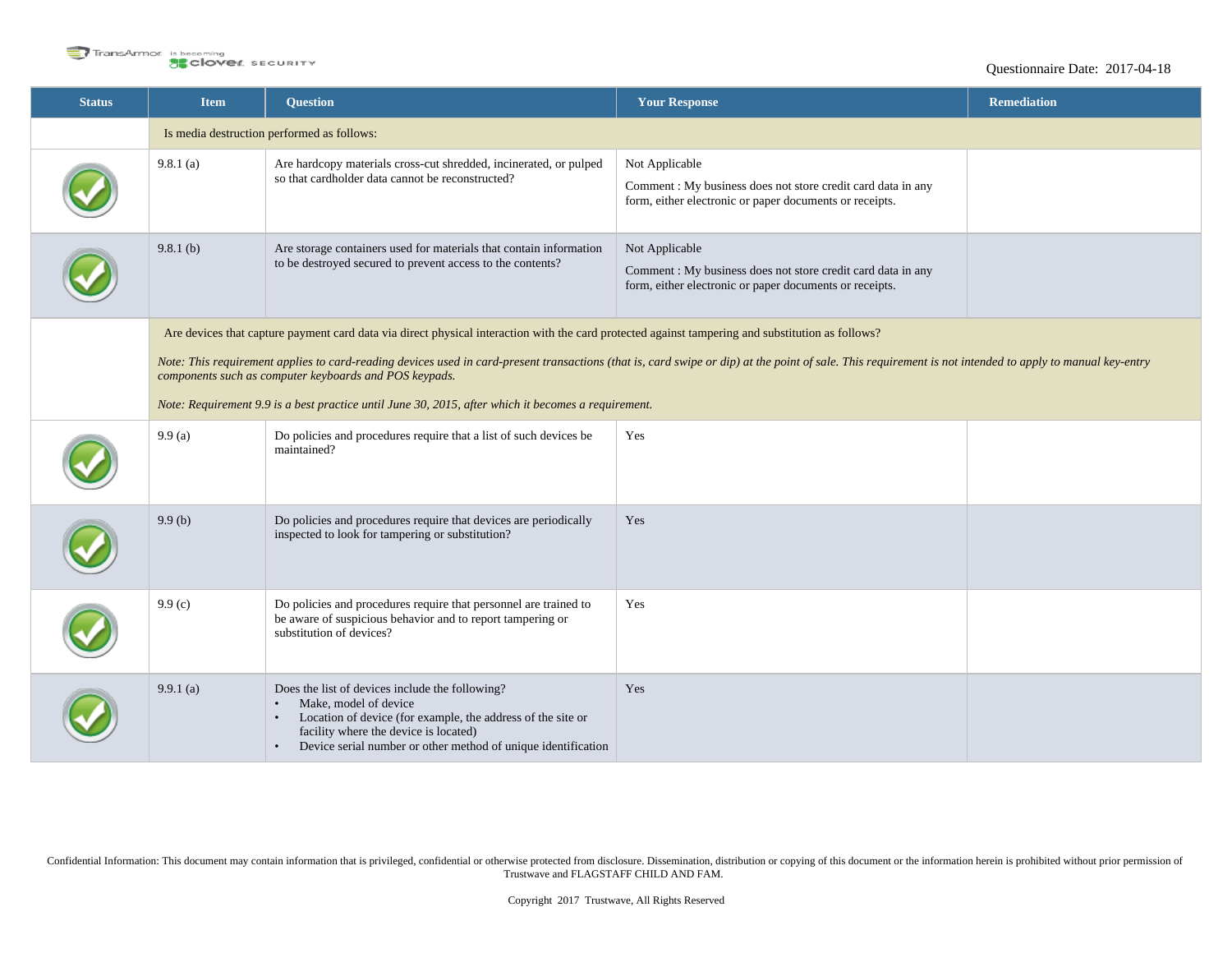

| <b>Status</b> | <b>Item</b>                                                                                                   | <b>Question</b>                                                                                                                                                                                                                                                                                                                                                                                                                                                                                                                                                                                                                                                                           | <b>Your Response</b> | <b>Remediation</b> |  |
|---------------|---------------------------------------------------------------------------------------------------------------|-------------------------------------------------------------------------------------------------------------------------------------------------------------------------------------------------------------------------------------------------------------------------------------------------------------------------------------------------------------------------------------------------------------------------------------------------------------------------------------------------------------------------------------------------------------------------------------------------------------------------------------------------------------------------------------------|----------------------|--------------------|--|
|               | 9.9.1(b)                                                                                                      | Is the list accurate and up to date?                                                                                                                                                                                                                                                                                                                                                                                                                                                                                                                                                                                                                                                      | Yes                  |                    |  |
|               | 9.9.1(c)                                                                                                      | Is the list of devices updated when devices are added, relocated,<br>decommissioned, etc.?                                                                                                                                                                                                                                                                                                                                                                                                                                                                                                                                                                                                | Yes                  |                    |  |
|               | $9.9.2$ (a)                                                                                                   | Are device surfaces periodically inspected to detect tampering<br>(for example, addition of card skimmers to devices), or<br>substitution (for example, by checking the serial number or other<br>device characteristics to verify it has not been swapped with a<br>fraudulent device) as follows?<br>Note: Examples of signs that a device might have been tampered<br>with or substituted include unexpected attachments or cables<br>plugged into the device, missing or changed security labels,<br>broken or differently colored casing, or changes to the serial<br>number or other external markings.                                                                             | Yes                  |                    |  |
|               | 9.9.2(b)                                                                                                      | Are personnel aware of procedures for inspecting devices?                                                                                                                                                                                                                                                                                                                                                                                                                                                                                                                                                                                                                                 | Yes                  |                    |  |
|               | Are personnel trained to be aware of attempted tampering or replacement of devices, to include the following? |                                                                                                                                                                                                                                                                                                                                                                                                                                                                                                                                                                                                                                                                                           |                      |                    |  |
|               | $9.9.3$ (a)                                                                                                   | Do training materials for personnel at point-of-sale locations<br>include the following?<br>Verify the identity of any third-party persons claiming to be<br>$\bullet$<br>repair or maintenance personnel, prior to granting them<br>access to modify or troubleshoot devices.<br>Do not install, replace, or return devices without verification.<br>$\bullet$<br>Be aware of suspicious behavior around devices (for<br>$\bullet$<br>example, attempts by unknown persons to unplug or open<br>devices).<br>Report suspicious behavior and indications of device<br>$\bullet$<br>tampering or substitution to appropriate personnel (for<br>example, to a manager or security officer). | Yes                  |                    |  |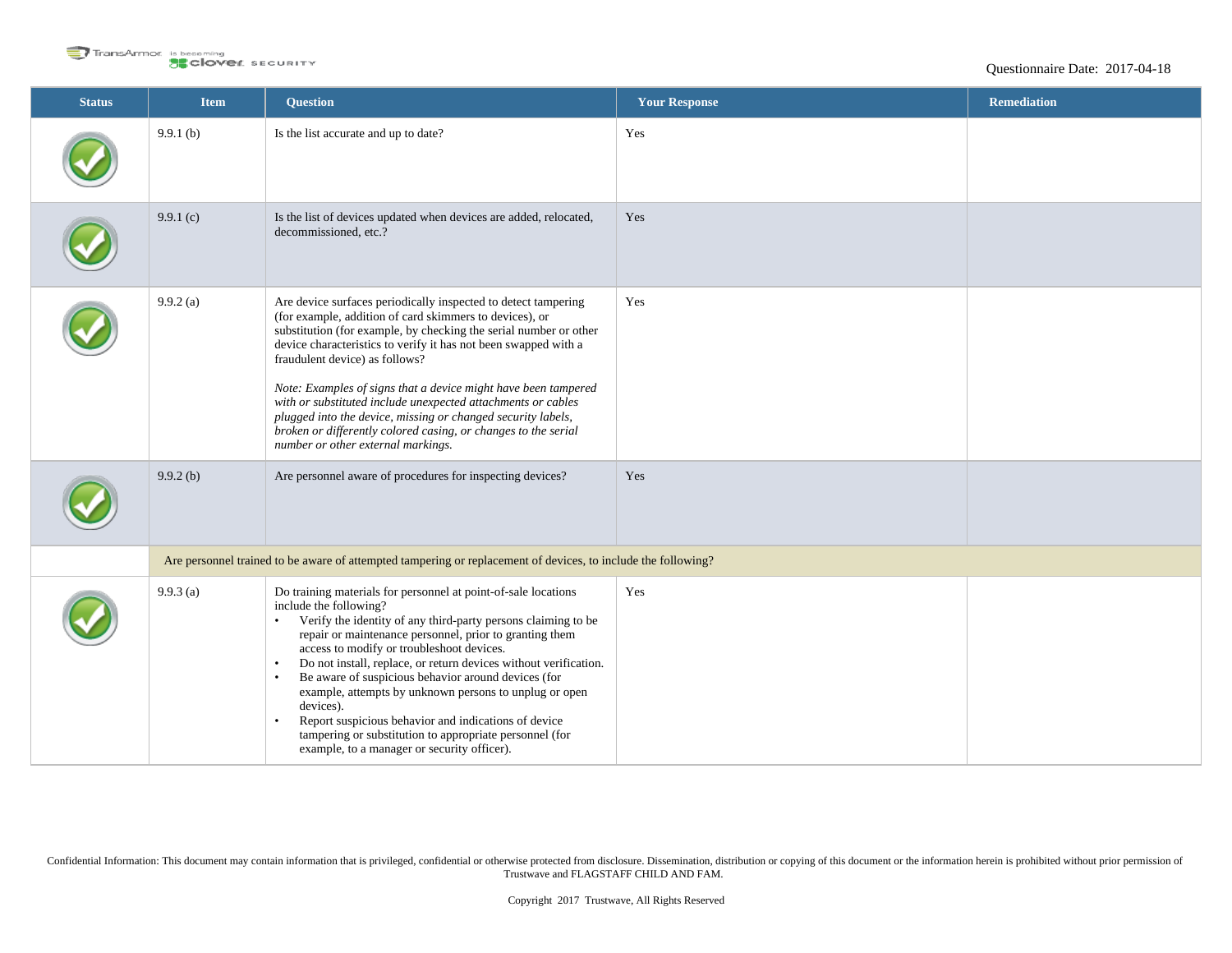

## Questionnaire Date: 2017-04-18

| <b>Status</b> | <b>Item</b> | <b>Ouestion</b>                                                                                                                                                         | <b>Your Response</b> | <b>Remediation</b> |
|---------------|-------------|-------------------------------------------------------------------------------------------------------------------------------------------------------------------------|----------------------|--------------------|
|               | 9.9.3(b)    | Have personnel at point-of-sale locations received training, and<br>are they aware of procedures to detect and report attempted<br>tampering or replacement of devices? | Yes                  |                    |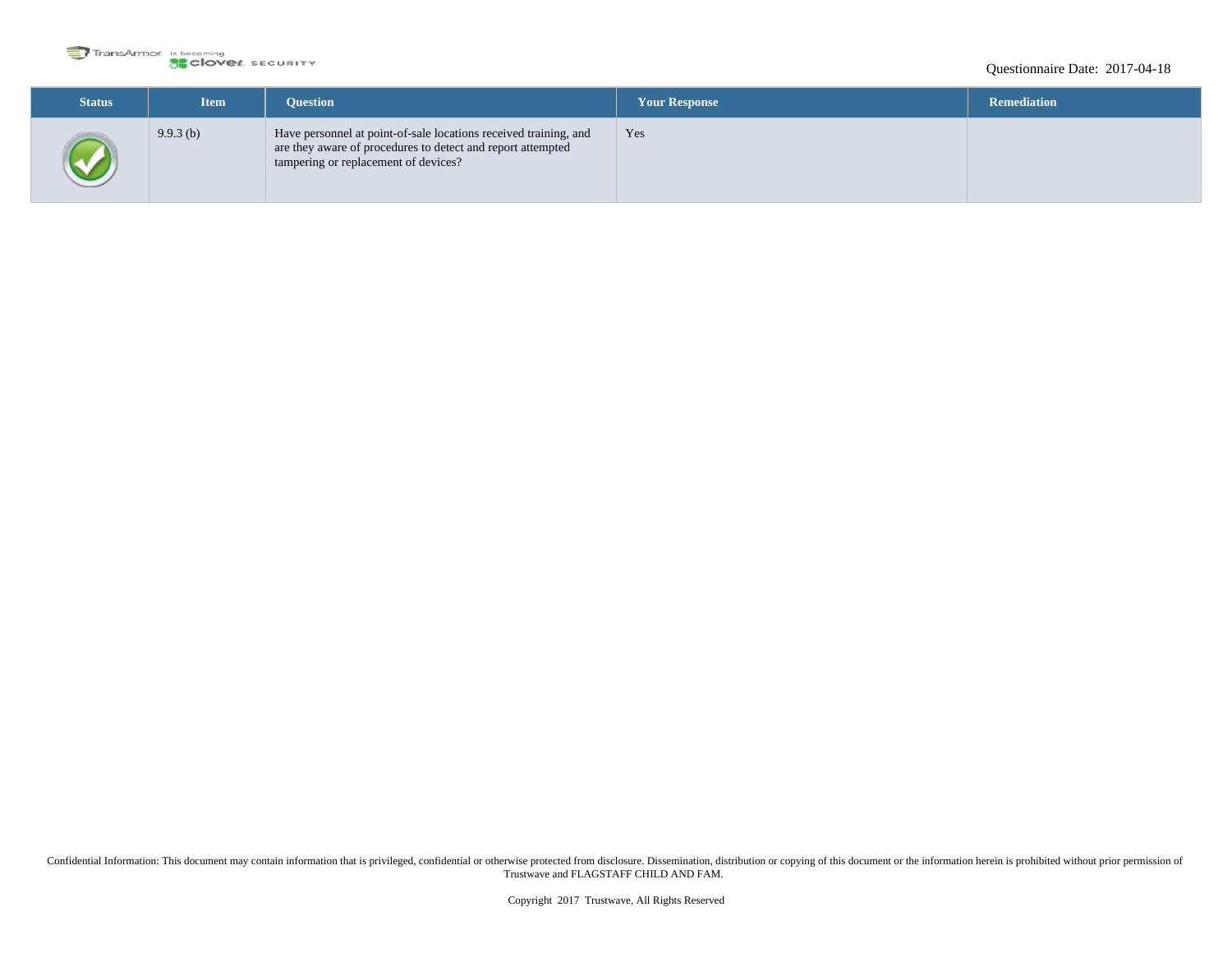

| <b>Access Tracking</b> |             |                                                                                                                                                                                                                                                              |                      |                    |
|------------------------|-------------|--------------------------------------------------------------------------------------------------------------------------------------------------------------------------------------------------------------------------------------------------------------|----------------------|--------------------|
| <b>Status</b>          | <b>Item</b> | <b>Question</b>                                                                                                                                                                                                                                              | <b>Your Response</b> | <b>Remediation</b> |
|                        |             | Are automated audit trails implemented for all system components to reconstruct the following events:                                                                                                                                                        |                      |                    |
|                        | 10.2.2      | All actions taken by any individual with root or administrative<br>privileges?                                                                                                                                                                               | Yes                  |                    |
|                        | 10.2.4      | Invalid logical access attempts?                                                                                                                                                                                                                             | Yes                  |                    |
|                        | 10.2.5      | Use of and changes to identification and authentication<br>mechanisms-including but not limited to creation of new accounts<br>and elevation of privileges - and all changes, additions, or<br>deletions to accounts with root or administrative privileges? | Yes                  |                    |
|                        |             | Are the following audit trail entries recorded for all system components for each event:                                                                                                                                                                     |                      |                    |
|                        | 10.3.1      | User identification?                                                                                                                                                                                                                                         | Yes                  |                    |
|                        | 10.3.2      | Type of event?                                                                                                                                                                                                                                               | Yes                  |                    |
|                        | 10.3.3      | Date and time?                                                                                                                                                                                                                                               | Yes                  |                    |
|                        | 10.3.4      | Success or failure indication?                                                                                                                                                                                                                               | $\operatorname{Yes}$ |                    |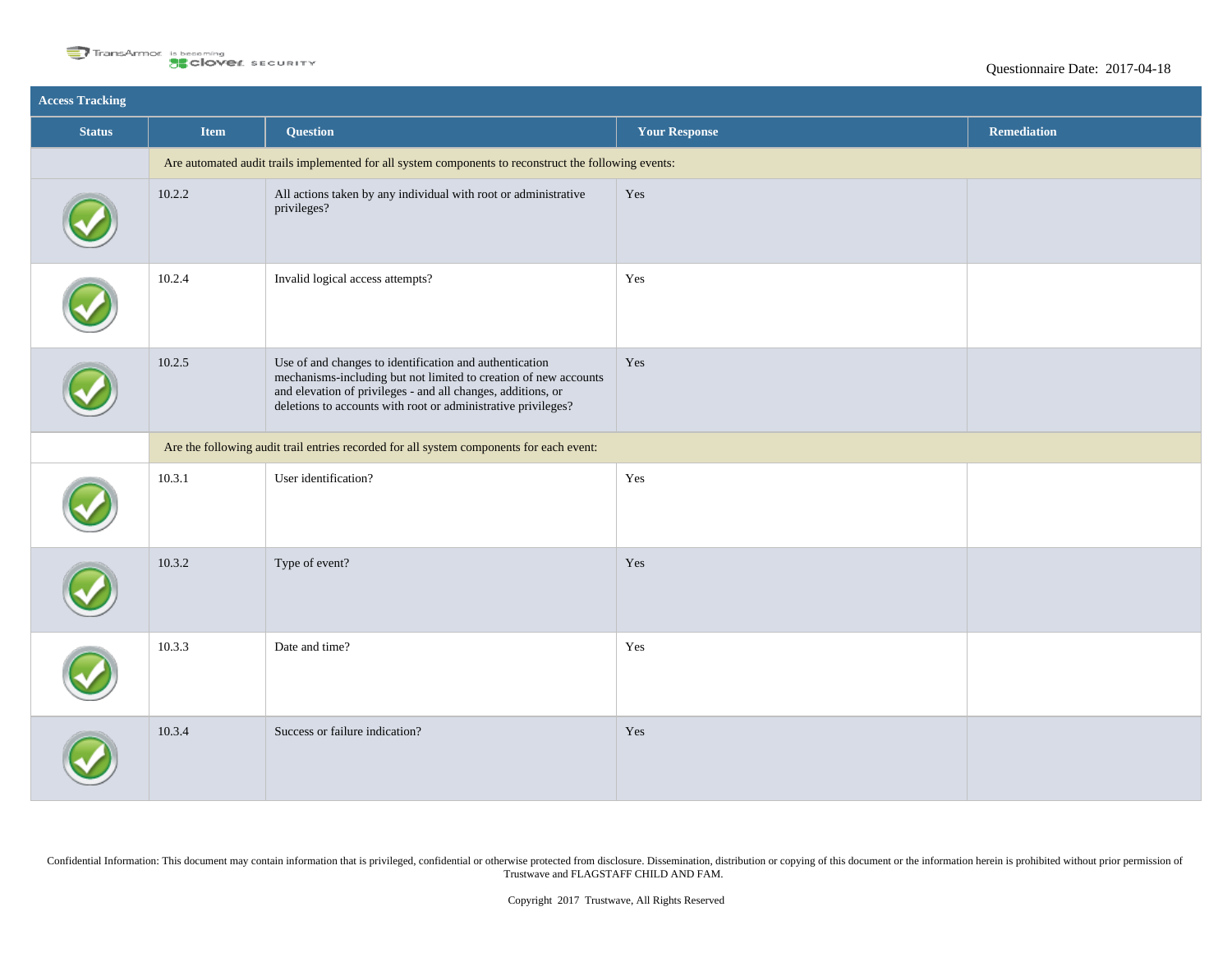

```
Questionnaire Date: 2017-04-18
```

| <b>Status</b> | <b>Item</b>  | <b>Question</b>                                                                                                                     | <b>Your Response</b> | Remediation |
|---------------|--------------|-------------------------------------------------------------------------------------------------------------------------------------|----------------------|-------------|
|               | 10.3.5       | Origination of event?                                                                                                               | Yes                  |             |
|               | 10.3.6       | Identity or name of affected data, system component, or resource?                                                                   | Yes                  |             |
|               |              | Are logs and security events for all system components reviewed to identify anomalies or suspicious activity as follows?            |                      |             |
|               |              | Note: Log harvesting, parsing, and alerting tools may be used to achieve compliance with Requirement 10.6.                          |                      |             |
|               | 10.6.1(b)    | Are the above logs and security events reviewed at least daily?                                                                     | Yes                  |             |
|               | 10.6.2(b)    | Are reviews of all other system components performed in<br>accordance with organization's policies and risk management<br>strategy? | Yes                  |             |
|               | $10.6.3$ (b) | Is follow up to exceptions and anomalies identified during the<br>review process performed?                                         | Yes                  |             |
|               | 10.7(b)      | Are audit logs retained for at least one year?                                                                                      | Yes                  |             |
|               | 10.7(c)      | Are at least the last three months' logs immediately available for<br>analysis?                                                     | Yes                  |             |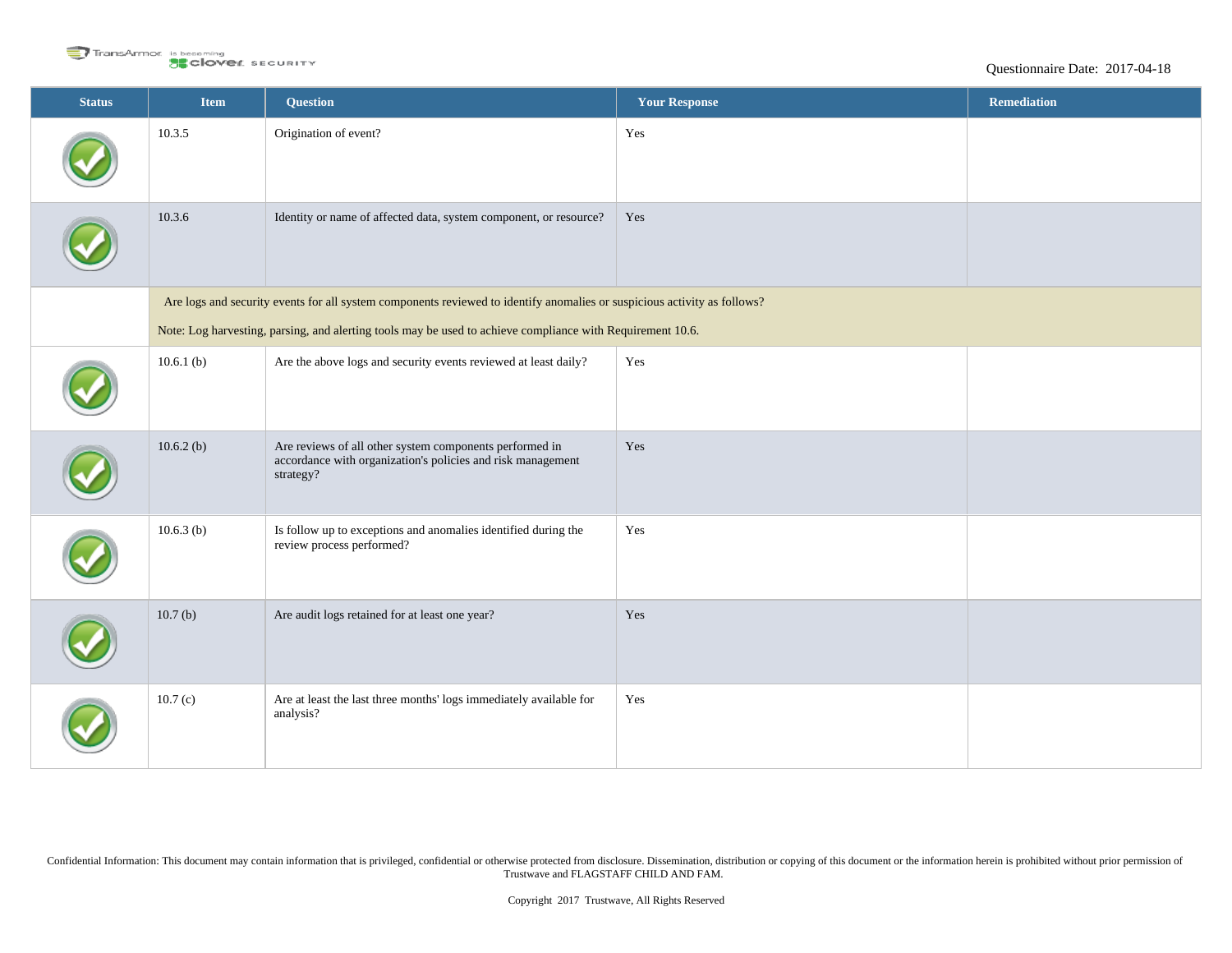

| <b>Monitoring and Testing</b> |                     |                                                                                                                                                                                                                                                                                                                                                                                                                                                                                                          |                      |                    |  |
|-------------------------------|---------------------|----------------------------------------------------------------------------------------------------------------------------------------------------------------------------------------------------------------------------------------------------------------------------------------------------------------------------------------------------------------------------------------------------------------------------------------------------------------------------------------------------------|----------------------|--------------------|--|
| <b>Status</b>                 | <b>Item</b>         | <b>Question</b>                                                                                                                                                                                                                                                                                                                                                                                                                                                                                          | <b>Your Response</b> | <b>Remediation</b> |  |
|                               | 11.1(a)             | Are processes implemented for detection and identification of<br>both authorized and unauthorized wireless access points on a<br>quarterly basis?<br>Note: Methods that may be used in the process include, but are<br>not limited to, wireless network scans, physical/logical<br>inspections of system components and infrastructure, network<br>access control (NAC), or wireless IDS/IPS.<br>Whichever methods are used, they must be sufficient to detect and<br>identify any unauthorized devices. | Yes                  |                    |  |
|                               | 11.1 <sub>(b)</sub> | Does the methodology detect and identify any unauthorized<br>wireless access points, including at least the following?<br>WLAN cards inserted into system components;<br>$\bullet$<br>Portable or mobile devices attached to system components to<br>$\bullet$<br>create a wireless access point (for example, by USB, etc.);<br>and<br>Wireless devices attached to a network port or network<br>$\bullet$<br>device.                                                                                   | Yes                  |                    |  |
|                               | 11.1(c)             | Is the scan to identify authorized and unauthorized wireless access<br>points performed at least quarterly for all system components and<br>facilities?                                                                                                                                                                                                                                                                                                                                                  | Yes                  |                    |  |
|                               | 11.1(d)             | If automated monitoring is utilized (for example, wireless IDS/<br>IPS, NAC, etc.), is monitoring configured to generate alerts to<br>notify personnel?                                                                                                                                                                                                                                                                                                                                                  | Yes                  |                    |  |
|                               | 11.1.1              | Is an inventory of authorized wireless access points maintained<br>and a business justification documented for all authorized wireless<br>access points?                                                                                                                                                                                                                                                                                                                                                 | Yes                  |                    |  |
|                               | 11.1.2(a)           | Does the incident response plan define and require a response in<br>the event that an unauthorized wireless access point is detected?                                                                                                                                                                                                                                                                                                                                                                    | Yes                  |                    |  |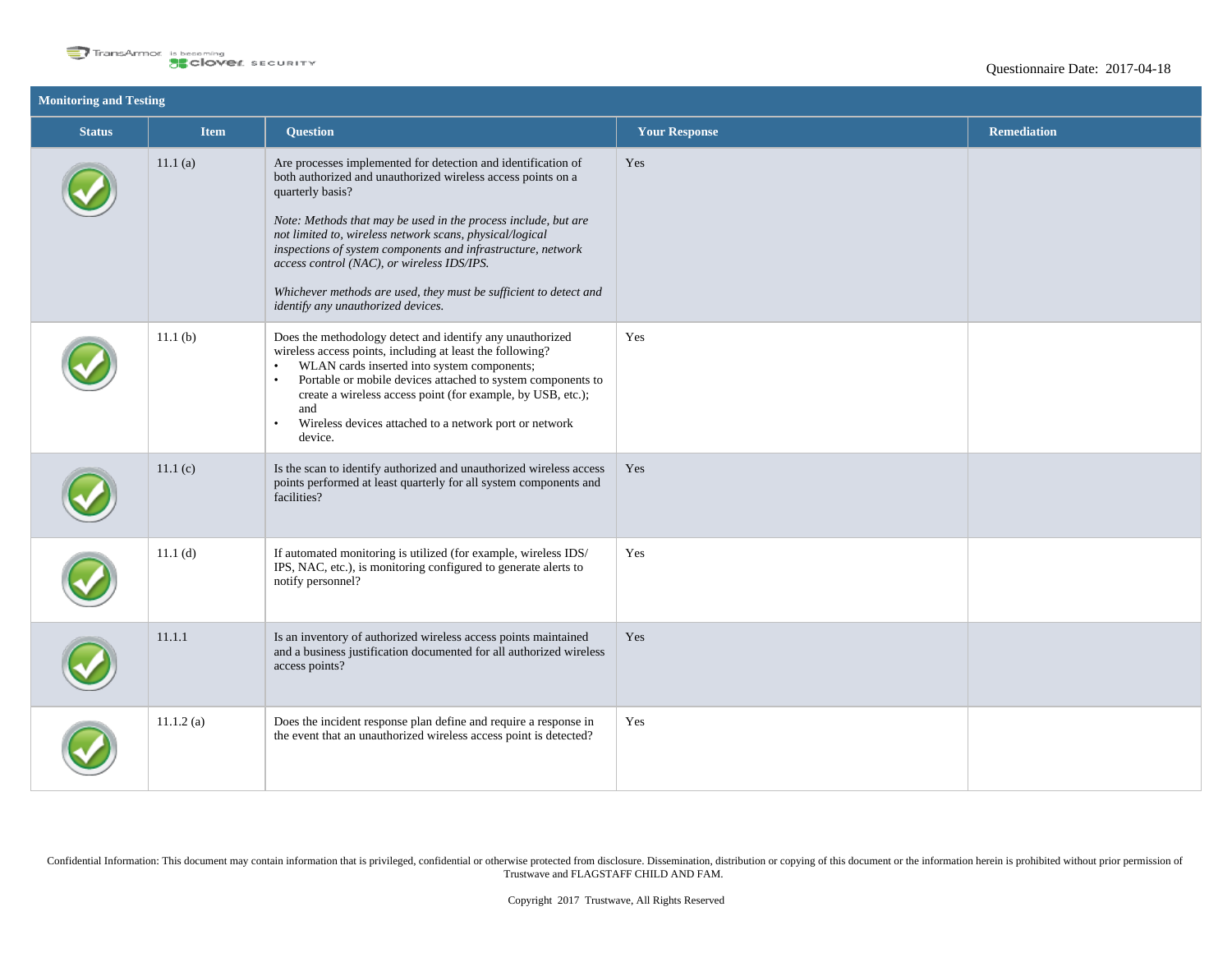

### Questionnaire Date: 2017-04-18

| <b>Status</b> | <b>Item</b>  | <b>Question</b>                                                                                                                                                                                                                                                                                                                                                                                                                                                                                                                                                               | <b>Your Response</b> | <b>Remediation</b> |
|---------------|--------------|-------------------------------------------------------------------------------------------------------------------------------------------------------------------------------------------------------------------------------------------------------------------------------------------------------------------------------------------------------------------------------------------------------------------------------------------------------------------------------------------------------------------------------------------------------------------------------|----------------------|--------------------|
|               | $11.1.2$ (b) | Is action taken when unauthorized wireless access points are found                                                                                                                                                                                                                                                                                                                                                                                                                                                                                                            | Yes                  |                    |
|               |              | Are internal and external network vulnerability scans run at least quarterly and after any significant change in the network (such as new system component installations, changes in network topology,<br>firewall rule modifications, product upgrades), as follows?<br>Note: Multiple scan reports can be combined for the quarterly scan process to show that all systems were scanned and all applicable vulnerabilities have been addressed. Additional documentation may be<br>required to verify non-remediated vulnerabilities are in the process of being addressed. |                      |                    |
|               |              | For initial PCI DSS compliance, it is not required that four quarters of passing scans be completed if the assessor verifies 1) the most recent scan result was a passing scan, 2) the entity has documented<br>policies and procedures requiring quarterly scanning, and 3) vulnerabilities noted in the scan results have been corrected as shown in a re-scan(s). For subsequent years after the initial PCI DSS review,<br>four quarters of passing scans must have occurred.                                                                                             |                      |                    |
|               | $11.2.1$ (a) | Are quarterly internal vulnerability scans performed?                                                                                                                                                                                                                                                                                                                                                                                                                                                                                                                         | Yes                  |                    |
|               | $11.2.1$ (b) | Does the quarterly internal scan process address all "high-risk"<br>vulnerabilities and include rescans to verify all "high-risk"<br>volunerabilities (as defined in PCI DSS Requirement 6.1) are<br>resolved?                                                                                                                                                                                                                                                                                                                                                                | Yes                  |                    |
|               | 11.2.1(c)    | Are quarterly internal scans performed by a qualified internal<br>resource(s) or qualified external third party, and if applicable,<br>does organizational independence of the tester exist (not required<br>to be a QSA or ASV)?                                                                                                                                                                                                                                                                                                                                             | Yes                  |                    |
|               | 11.2.2(a)    | Are quarterly external vulnerability scans performed?<br>Note: Quarterly external vulnerability scans must be performed<br>by an Approved Scanning Vendor (ASV), approved by the<br>Payment Card Industry Security Standards Council (PCI SSC).<br>Refer to the ASV Program Guide published on the PCI SSC<br>website for scan customer responsibilities, scan preparation, etc.                                                                                                                                                                                              | Yes                  |                    |
|               | $11.2.2$ (b) | Do external quarterly scan and rescan results satisfy the ASV<br>Program Guide requirements for a passing scan (for example, no<br>vulnerabilities rated 4.0 or higher by the CVSS, and no automatic<br>failures)?                                                                                                                                                                                                                                                                                                                                                            | Yes                  |                    |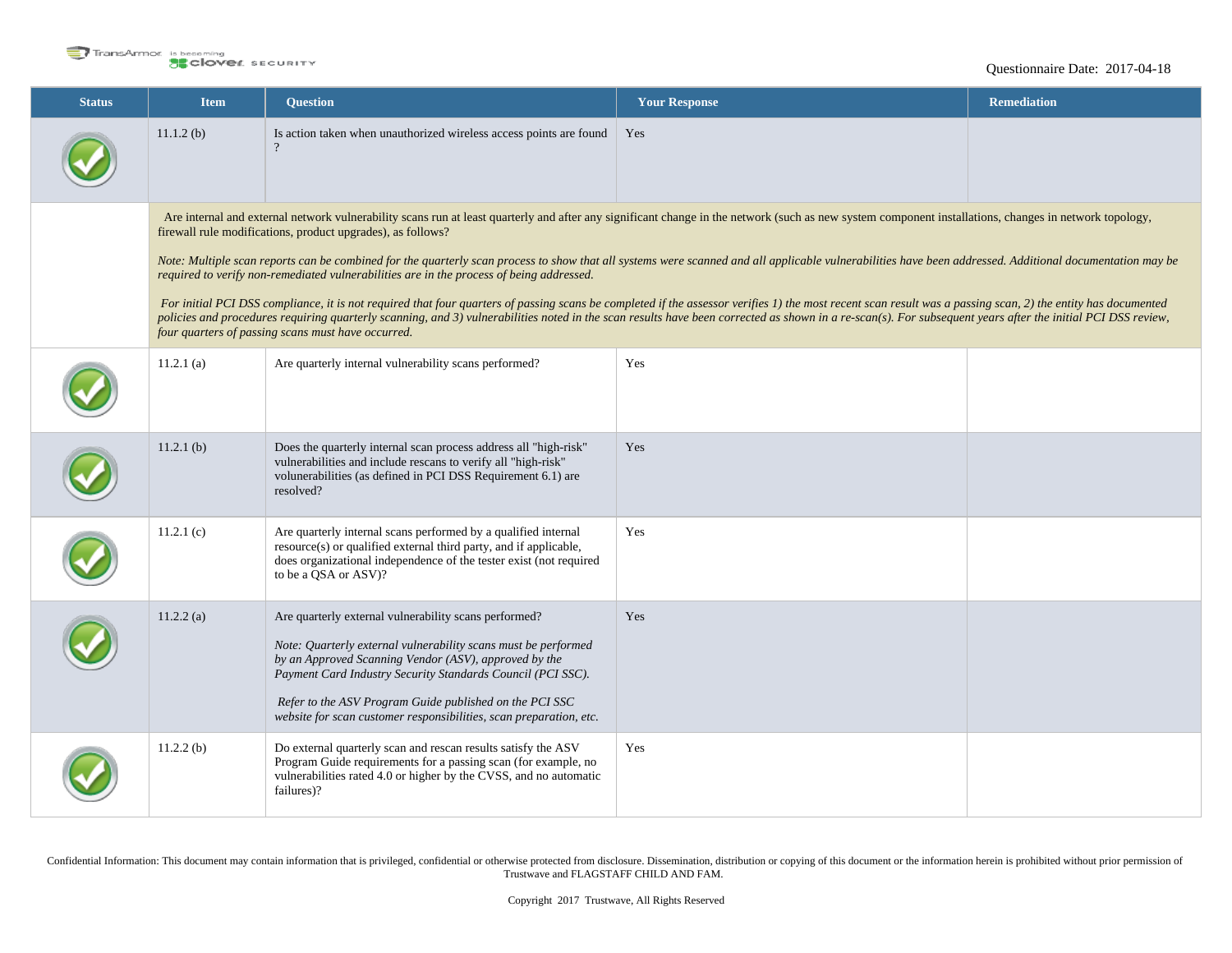

| <b>Status</b> | <b>Item</b>  | <b>Question</b>                                                                                                                                                                                                                                                                                                                                                                                           | <b>Your Response</b> | <b>Remediation</b> |
|---------------|--------------|-----------------------------------------------------------------------------------------------------------------------------------------------------------------------------------------------------------------------------------------------------------------------------------------------------------------------------------------------------------------------------------------------------------|----------------------|--------------------|
|               | 11.2.2(c)    | Are quarterly external vulnerability scans performed by a PCI<br>SSC Approved Scanning Vendor (ASV)?                                                                                                                                                                                                                                                                                                      | Yes                  |                    |
|               | $11.2.3$ (a) | Are internal and external scans, and rescans as needed, performed<br>after any significant change?<br>Note: Scans must be performed by qualified personnel.                                                                                                                                                                                                                                               | Yes                  |                    |
|               | $11.2.3$ (b) | Does the scan process include rescans until:<br>For external scans, no vulnerabilities exist that are scored 4.0<br>$\bullet$<br>or higher by the CVSS,<br>For internal scans, a passing result is obtained or all "high-<br>$\bullet$<br>risk" vulnerabilities as defined in PCI DSS Requirement 6.1<br>are resolved?                                                                                    | Yes                  |                    |
|               | 11.2.3(c)    | Are scans performed by a qualified internal resource(s) or<br>qualified external third party, and if applicable, does<br>organizational independence of the tester exist (not required to be<br>a QSA or ASV)?                                                                                                                                                                                            | Yes                  |                    |
|               |              | If segmentation is used to isolate the CDE from other networks:                                                                                                                                                                                                                                                                                                                                           |                      |                    |
|               | 11.3.4(a)    | Are penetration-testing procedures defined to test all<br>segmentation methods, to confirm they are operational and<br>effective, and isolate all out-of-scope systems from in-scope<br>systems?                                                                                                                                                                                                          | Yes                  |                    |
|               | $11.3.4$ (b) | Does penetration testing to verify segmentation controls meet the<br>following?<br>Performed at least annually and after any changes to<br>$\bullet$<br>segmentation controls/methods<br>Covers all segmentation controls/methods in use<br>$\bullet$<br>Verifies that segmentation methods are operational and<br>$\bullet$<br>effective, and isolate all out-of-scope systems from in-scope<br>systems. | Yes                  |                    |
|               | 11.3.4(c)    | Are tests performed by a qualified internal resource or qualified<br>external third party, and if applicable, does organizational<br>independence of the tester exist (not required to be a QSA or<br>$ASV$ ?                                                                                                                                                                                             | Yes                  |                    |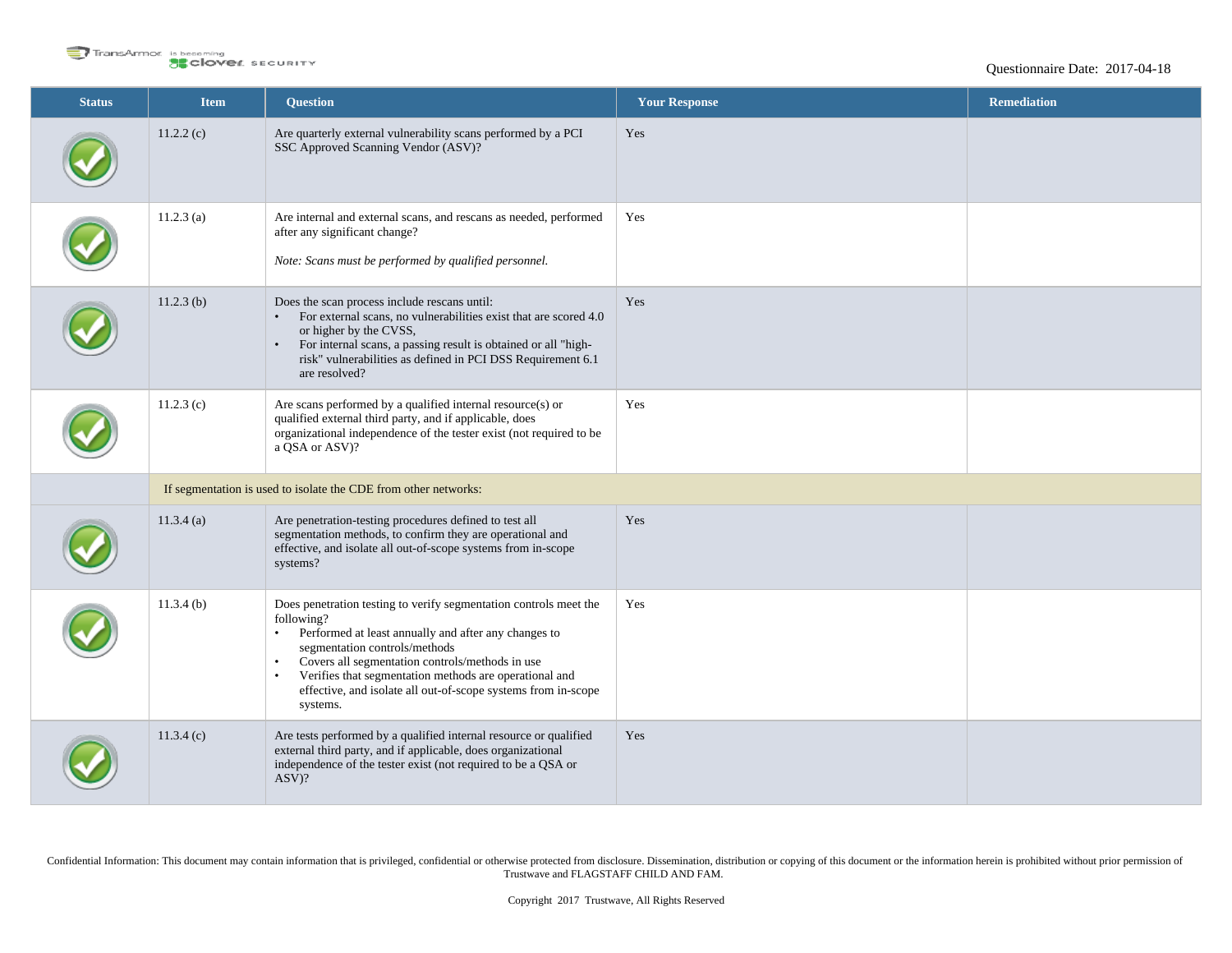

| <b>Status</b> | <b>Item</b> | <b>Ouestion</b>                                                                                                                                                                                                                                                                                                                                                                                                                                                                                                                                                                                                                                                                                                                                                             | <b>Your Response</b> | <b>Remediation</b> |
|---------------|-------------|-----------------------------------------------------------------------------------------------------------------------------------------------------------------------------------------------------------------------------------------------------------------------------------------------------------------------------------------------------------------------------------------------------------------------------------------------------------------------------------------------------------------------------------------------------------------------------------------------------------------------------------------------------------------------------------------------------------------------------------------------------------------------------|----------------------|--------------------|
|               | 11.5(a)     | Is a change-detection mechanism (for example, file-integrity<br>monitoring tools) deployed to detect unauthorized modification<br>(including changes, additions, and deletions) of critical system<br>files, configuration files, or content files?<br>Examples of files that should be monitored include:<br>System executables<br>Application executables<br>Configuration and parameter files<br>Centrally stored, historical or archived, log, and audit files<br>Additional critical files determined by entity (for example,<br>through risk assessment or other means)                                                                                                                                                                                               | Yes                  |                    |
|               | 11.5(b)     | Is the change-detection mechanism configured to alert personnel<br>to unauthorized modification of critical system files, configuration<br>files or content files, and do the tools perform critical file<br>comparisons at least weekly?<br>Note: For change detection purposes, critical files are usually<br>those that do not regularly change, but the modification of which<br>could indicate a system compromise or risk of compromise.<br>Change detection mechanisms such as file-integrity monitoring<br>products usually come pre-configured with critical files for the<br>related operating system. Other critical files, such as those for<br>custom applications, must be evaluated and defined by the entity<br>(that is the merchant or service provider). | Yes                  |                    |
|               | 11.5.1      | Is a process in place to respond to any alerts generated by the<br>change-detection solution?                                                                                                                                                                                                                                                                                                                                                                                                                                                                                                                                                                                                                                                                               | Yes                  |                    |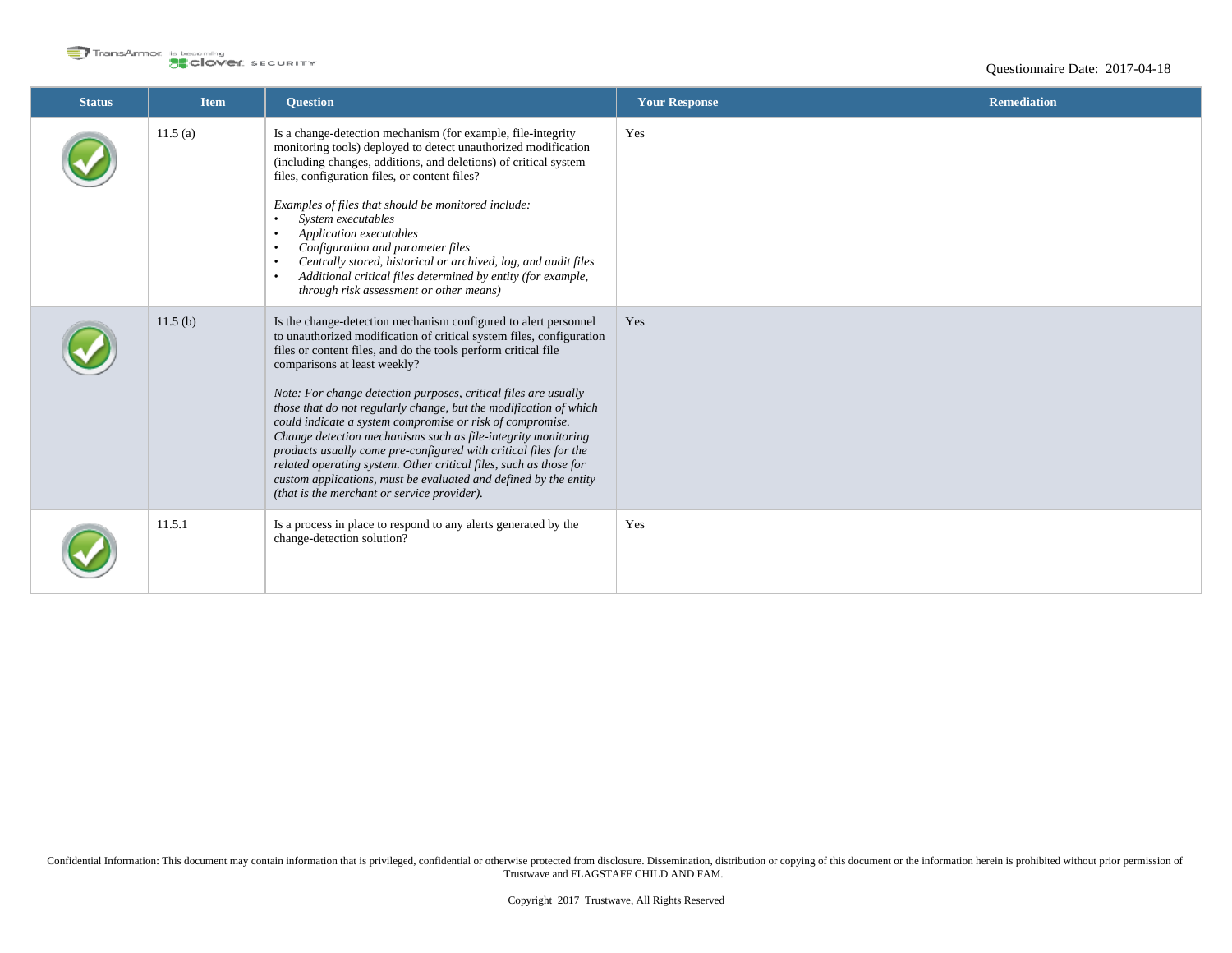

| <b>Security Policies and Procedures</b> |                                                                                                                                                                                                  |                                                                                                                                                                                                                                                                                                                                                                                                                  |                      |                    |
|-----------------------------------------|--------------------------------------------------------------------------------------------------------------------------------------------------------------------------------------------------|------------------------------------------------------------------------------------------------------------------------------------------------------------------------------------------------------------------------------------------------------------------------------------------------------------------------------------------------------------------------------------------------------------------|----------------------|--------------------|
| <b>Status</b>                           | <b>Item</b>                                                                                                                                                                                      | <b>Question</b>                                                                                                                                                                                                                                                                                                                                                                                                  | <b>Your Response</b> | <b>Remediation</b> |
|                                         | 12.1                                                                                                                                                                                             | Is a security policy established, published, maintained, and<br>disseminated to all relevant personnel?<br>Note: For the purposes of Requirement 12, "personnel" refers to<br>full-time and part-time employees, temporary employees and<br>personnel, and contractors and consultants who are "resident" on<br>the entity's site or otherwise have access to the company's site<br>cardholder data environment. | Yes                  |                    |
|                                         | 12.1.1                                                                                                                                                                                           | Is the security policy reviewed at least annually and updated when<br>the environment changes?                                                                                                                                                                                                                                                                                                                   | Yes                  |                    |
|                                         | Are usage policies for critical technologies developed to define proper use of these technologies and require the following:                                                                     |                                                                                                                                                                                                                                                                                                                                                                                                                  |                      |                    |
|                                         | Note: Examples of critical technologies include, but are not limited to, remote access and wireless technologies, laptops, tablets, removable electronic media, e-mail usage and Internet usage. |                                                                                                                                                                                                                                                                                                                                                                                                                  |                      |                    |
|                                         | 12.3.1                                                                                                                                                                                           | Explicit approval by authorized parties to use the technologies?                                                                                                                                                                                                                                                                                                                                                 | Yes                  |                    |
|                                         | 12.3.2                                                                                                                                                                                           | Authentication for use of the technology?                                                                                                                                                                                                                                                                                                                                                                        | Yes                  |                    |
|                                         | 12.3.3                                                                                                                                                                                           | A list of all such devices and personnel with access?                                                                                                                                                                                                                                                                                                                                                            | Yes                  |                    |
|                                         | 12.3.5                                                                                                                                                                                           | Acceptable uses of the technologies?                                                                                                                                                                                                                                                                                                                                                                             | Yes                  |                    |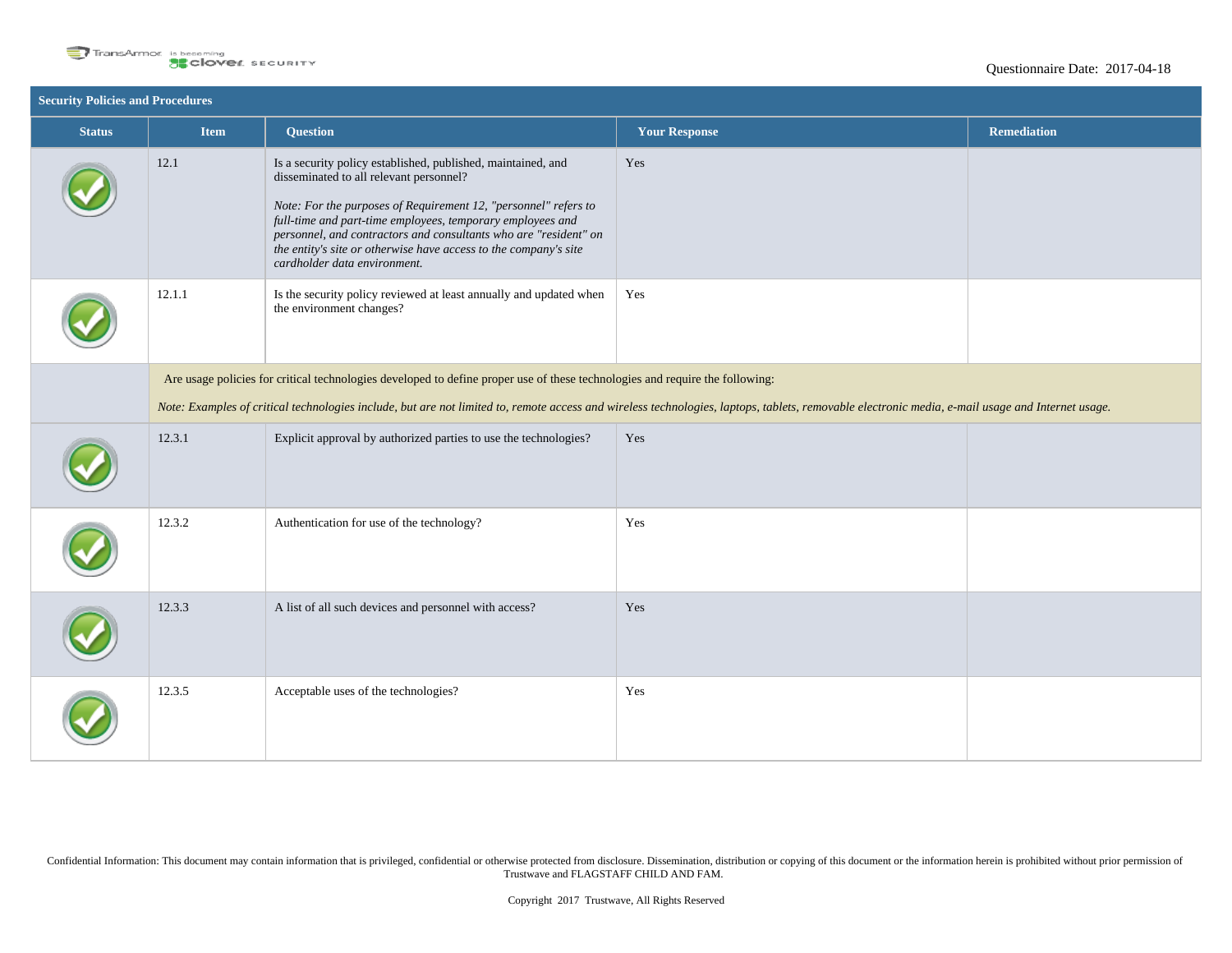

| <b>Status</b> | <b>Item</b>                                                                                                    | <b>Question</b>                                                                                                                                                                           | <b>Your Response</b>                                                                                                                                                                                           | <b>Remediation</b> |
|---------------|----------------------------------------------------------------------------------------------------------------|-------------------------------------------------------------------------------------------------------------------------------------------------------------------------------------------|----------------------------------------------------------------------------------------------------------------------------------------------------------------------------------------------------------------|--------------------|
|               | 12.3.6                                                                                                         | Acceptable network locations for the technologies?                                                                                                                                        | Yes                                                                                                                                                                                                            |                    |
|               | 12.3.8                                                                                                         | Automatic disconnect of sessions for remote-access technologies<br>after a specific period of inactivity?                                                                                 | Yes                                                                                                                                                                                                            |                    |
|               | 12.3.9                                                                                                         | Activation of remote-access technologies for vendors and<br>business partners only when needed by vendors and business<br>partners, with immediate deactivation after use?                | Yes                                                                                                                                                                                                            |                    |
|               | 12.4                                                                                                           | Do security policy and procedures clearly define information<br>security responsibilities for all personnel?                                                                              | Yes                                                                                                                                                                                                            |                    |
|               | Are the following information security management responsibilities formally assigned to an individual or team: |                                                                                                                                                                                           |                                                                                                                                                                                                                |                    |
|               | 12.5.3                                                                                                         | Establishing, documenting, and distributing security incident<br>response and escalation procedures to ensure timely and effective<br>handling of all situations?                         | Yes                                                                                                                                                                                                            |                    |
|               | 12.6(a)                                                                                                        | Is a formal security awareness program in place to make all<br>personnel aware of the cardholder data security policy and<br>procedures?                                                  | Yes                                                                                                                                                                                                            |                    |
|               |                                                                                                                | Are policies and procedures maintained and implemented to manage service providers with whom cardholder data is shared, or that could affect the security of cardholder data, as follows: |                                                                                                                                                                                                                |                    |
|               | 12.8.1                                                                                                         | Is a list of service providers maintained, including a description of<br>the services(s) provided?                                                                                        | Not Applicable<br>Comment : My organization does not have any relationships with<br>third-party companies where credit card data is shared or who<br>could affect the security of the credit card environment. |                    |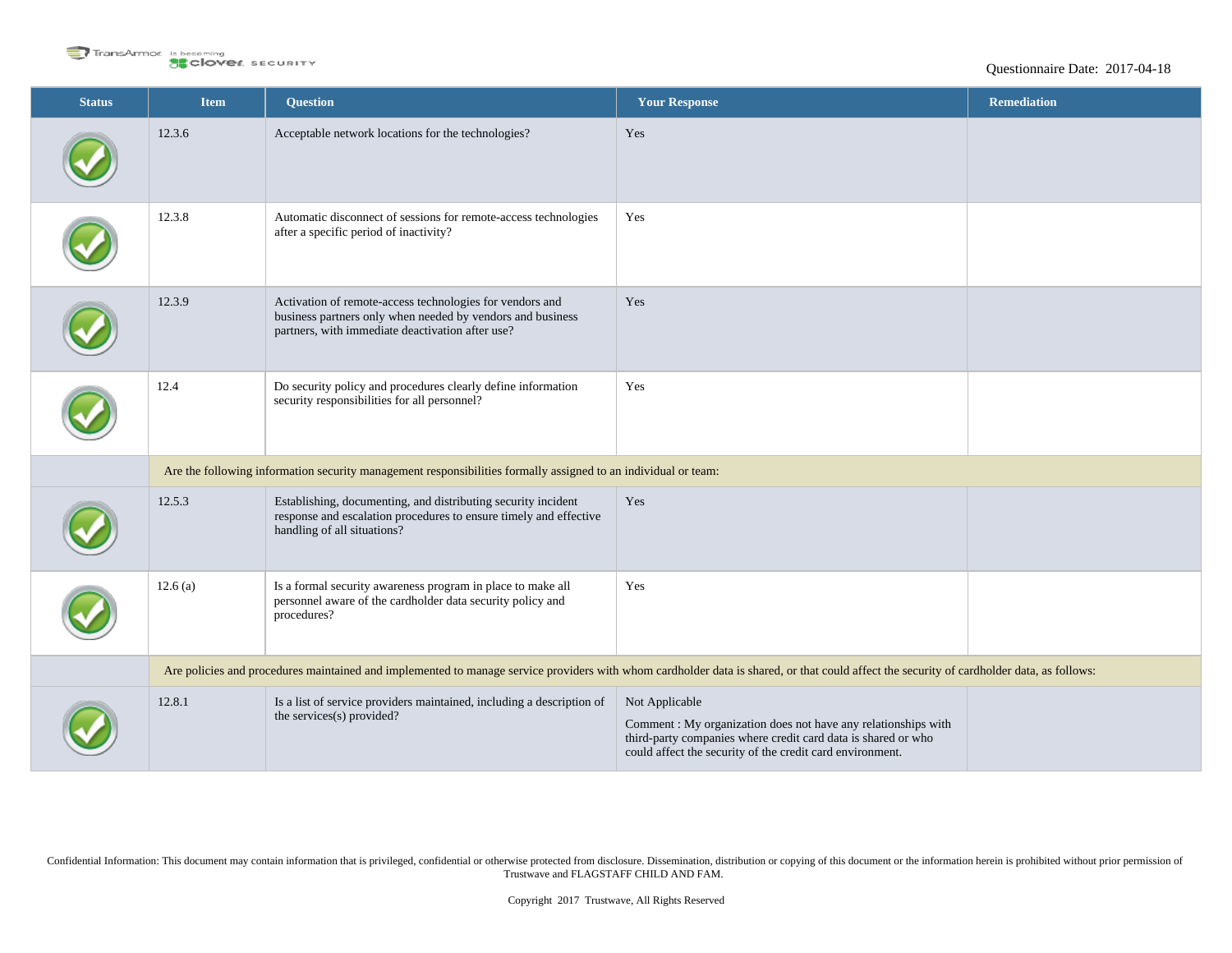

### Questionnaire Date: 2017-04-18

| <b>Status</b> | <b>Item</b>     | <b>Question</b>                                                                                                                                                                                                                                                                                                                                                                                                                                                                                                                                                                                                                                                                    | <b>Your Response</b>                                                                                                                                                                                          | <b>Remediation</b> |  |  |
|---------------|-----------------|------------------------------------------------------------------------------------------------------------------------------------------------------------------------------------------------------------------------------------------------------------------------------------------------------------------------------------------------------------------------------------------------------------------------------------------------------------------------------------------------------------------------------------------------------------------------------------------------------------------------------------------------------------------------------------|---------------------------------------------------------------------------------------------------------------------------------------------------------------------------------------------------------------|--------------------|--|--|
|               | 12.8.2          | Is a written agreement maintained that includes an<br>acknowledgement that the service providers are responsible for<br>the security of cardholder data the service providers possess or<br>otherwise store, process, or transmit on behalf of the customer, or<br>to the extent that they could impact the security of the customer's<br>cardholder data environment?<br>Note: The exact wording of an acknowledgement will depend on<br>the agreement between the two parties, the details of the service<br>being provided, and the responsibilities assigned to each party.<br>The acknowledgement does not have to include the exact wording<br>provided in this requirement. | Not Applicable<br>Comment: My organization does not have any relationships with<br>third-party companies where credit card data is shared or who<br>could affect the security of the credit card environment. |                    |  |  |
|               | 12.8.3          | Is there an established process for engaging service providers,<br>including proper due diligence prior to engagement?                                                                                                                                                                                                                                                                                                                                                                                                                                                                                                                                                             | Not Applicable<br>Comment: My organization does not have any relationships with<br>third-party companies where credit card data is shared or who<br>could affect the security of the credit card environment. |                    |  |  |
|               | 12.8.4          | Is a program maintained to monitor service providers' PCI DSS<br>compliance status at least annually?                                                                                                                                                                                                                                                                                                                                                                                                                                                                                                                                                                              | Not Applicable<br>Comment: My organization does not have any relationships with<br>third-party companies where credit card data is shared or who<br>could affect the security of the credit card environment. |                    |  |  |
|               | 12.8.5          | Is information maintained about which PCI DSS requirements are<br>managed by each service provider, and which are managed by the<br>entity?                                                                                                                                                                                                                                                                                                                                                                                                                                                                                                                                        | Not Applicable<br>Comment: My organization does not have any relationships with<br>third-party companies where credit card data is shared or who<br>could affect the security of the credit card environment. |                    |  |  |
|               |                 | Has an incident response plan been implemented in preparation to respond immediately to a system breach, as follows:                                                                                                                                                                                                                                                                                                                                                                                                                                                                                                                                                               |                                                                                                                                                                                                               |                    |  |  |
|               | $12.10.1$ (a)   | Has an incident response plan been created to be implemented in<br>the event of system breach?                                                                                                                                                                                                                                                                                                                                                                                                                                                                                                                                                                                     | Yes                                                                                                                                                                                                           |                    |  |  |
|               |                 | Does the plan address the following, at a minimum:                                                                                                                                                                                                                                                                                                                                                                                                                                                                                                                                                                                                                                 |                                                                                                                                                                                                               |                    |  |  |
|               | $12.10.1$ (b-1) | Roles, responsibilities, and communication and contact strategies<br>in the event of a compromise including notification of the<br>payment brands, at a minimum?                                                                                                                                                                                                                                                                                                                                                                                                                                                                                                                   | Yes                                                                                                                                                                                                           |                    |  |  |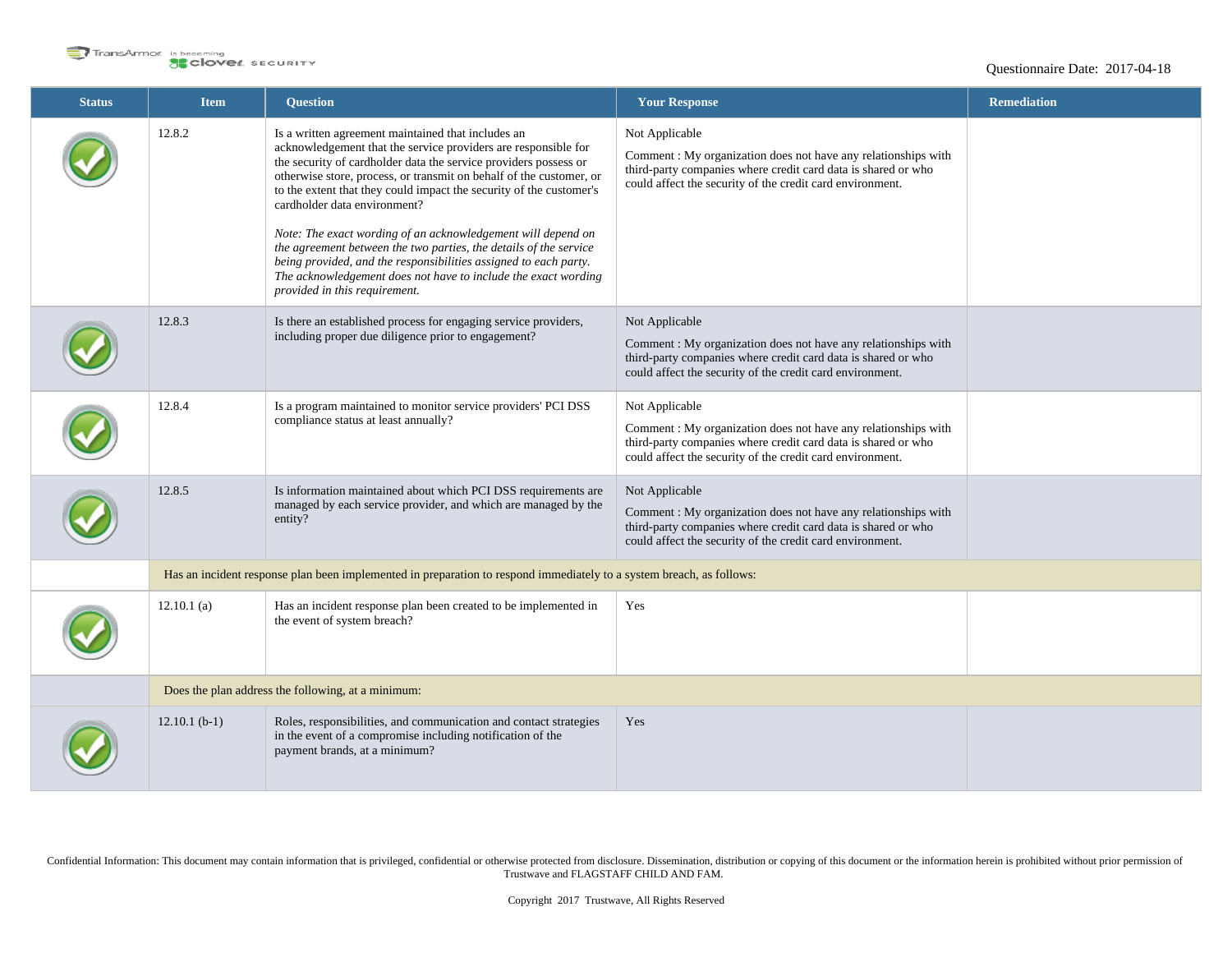

| <b>Status</b> | Item            | <b>Question</b>                                                                    | <b>Your Response</b> | Remediation |
|---------------|-----------------|------------------------------------------------------------------------------------|----------------------|-------------|
|               | $12.10.1$ (b-2) | Specific incident response procedures?                                             | Yes                  |             |
|               | $12.10.1$ (b-3) | Business recovery and continuity procedures?                                       | Yes                  |             |
|               | $12.10.1$ (b-4) | Data backup processes?                                                             | Yes                  |             |
|               | $12.10.1$ (b-5) | Analysis of legal requirements for reporting compromises?                          | Yes                  |             |
|               | $12.10.1$ (b-6) | Coverage and responses of all critical system components?                          | Yes                  |             |
|               | $12.10.1$ (b-7) | Reference or inclusion of incident response procedures from the<br>payment brands? | Yes                  |             |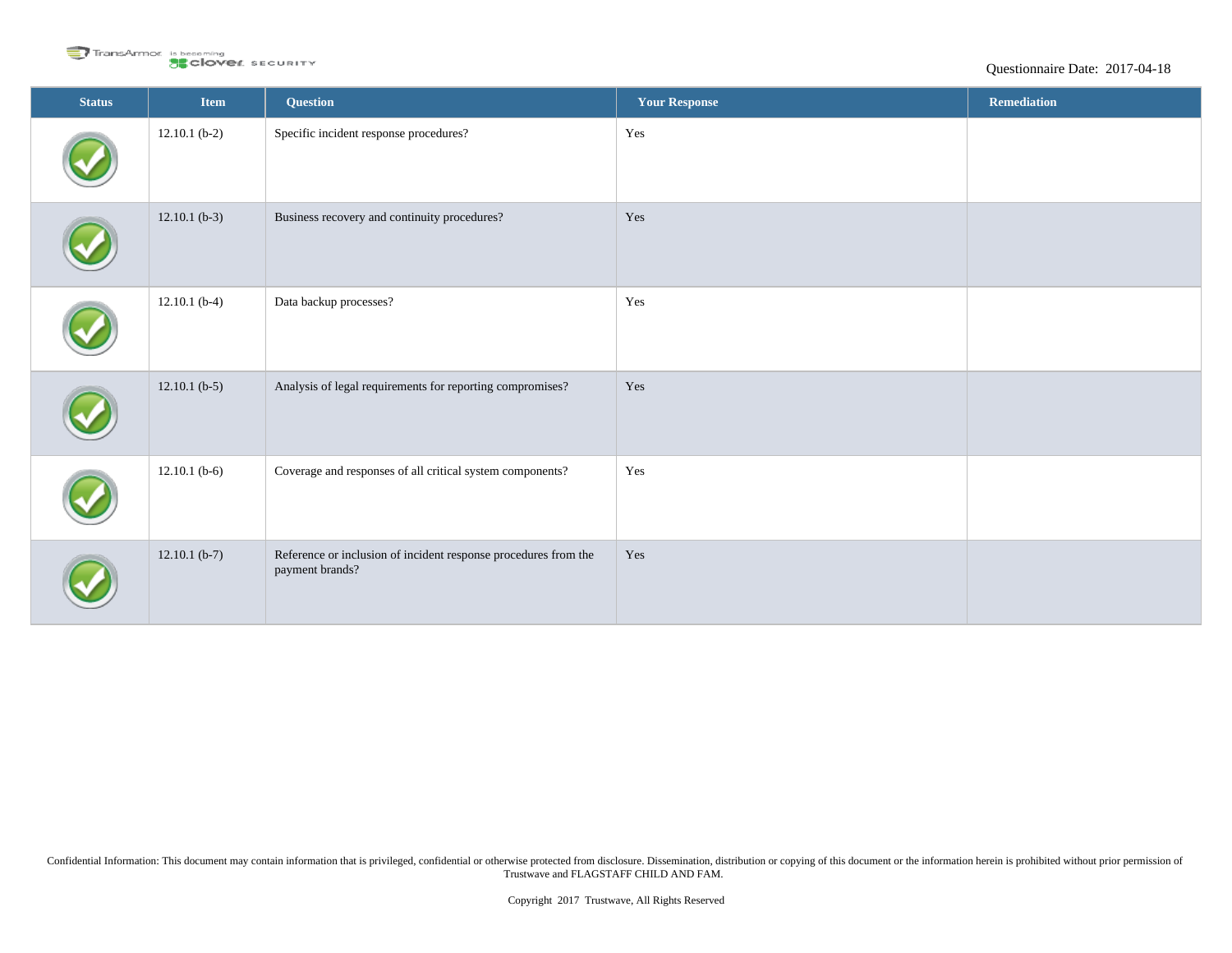

| <b>Hosting Providers</b> |             |                                                                                                                                                                                                                                                                                                                                                                                                                                                                                                                                                                                                                                                                                                                                                                                                                                         |                      |                    |  |
|--------------------------|-------------|-----------------------------------------------------------------------------------------------------------------------------------------------------------------------------------------------------------------------------------------------------------------------------------------------------------------------------------------------------------------------------------------------------------------------------------------------------------------------------------------------------------------------------------------------------------------------------------------------------------------------------------------------------------------------------------------------------------------------------------------------------------------------------------------------------------------------------------------|----------------------|--------------------|--|
| <b>Status</b>            | <b>Item</b> | <b>Question</b>                                                                                                                                                                                                                                                                                                                                                                                                                                                                                                                                                                                                                                                                                                                                                                                                                         | <b>Your Response</b> | <b>Remediation</b> |  |
|                          | A2.1        | For POS POI terminals (and the SSL/TLS termination points to<br>which they connect) using SSL and/or early TLS:<br>Are the devices confirmed to not be susceptible to an known<br>$\bullet$<br>exploits for SSL/early TLS<br>Or:<br>Is there a formal Risk Mitigation and Migration Plan in place<br>$\bullet$<br>per Requirement A2.2?                                                                                                                                                                                                                                                                                                                                                                                                                                                                                                 | Yes                  |                    |  |
|                          | A2.2        | Is there a formal Risk Mitigation and Migration Plan in place for<br>all implementations that use SSL and/or early TLS (other than as<br>allowed in A2.1) that includes:<br>Description of usage, including; what data is being<br>$\bullet$<br>transmitted, types and number of systems that use and/or<br>support SSL/early TLS, type of environment;<br>Risk assessment results and risk reduction controls in place;<br>$\bullet$<br>Description of processes to monitor for new vulnerabilities<br>$\bullet$<br>associated with SSL/early TLS;<br>Description of change control processes that are<br>$\bullet$<br>implemented to ensure SSL/early TLS is not implemented<br>into new environments;<br>Overview of migration project plan including target<br>$\bullet$<br>migration completion date no later than 30th June 2016. | Yes                  |                    |  |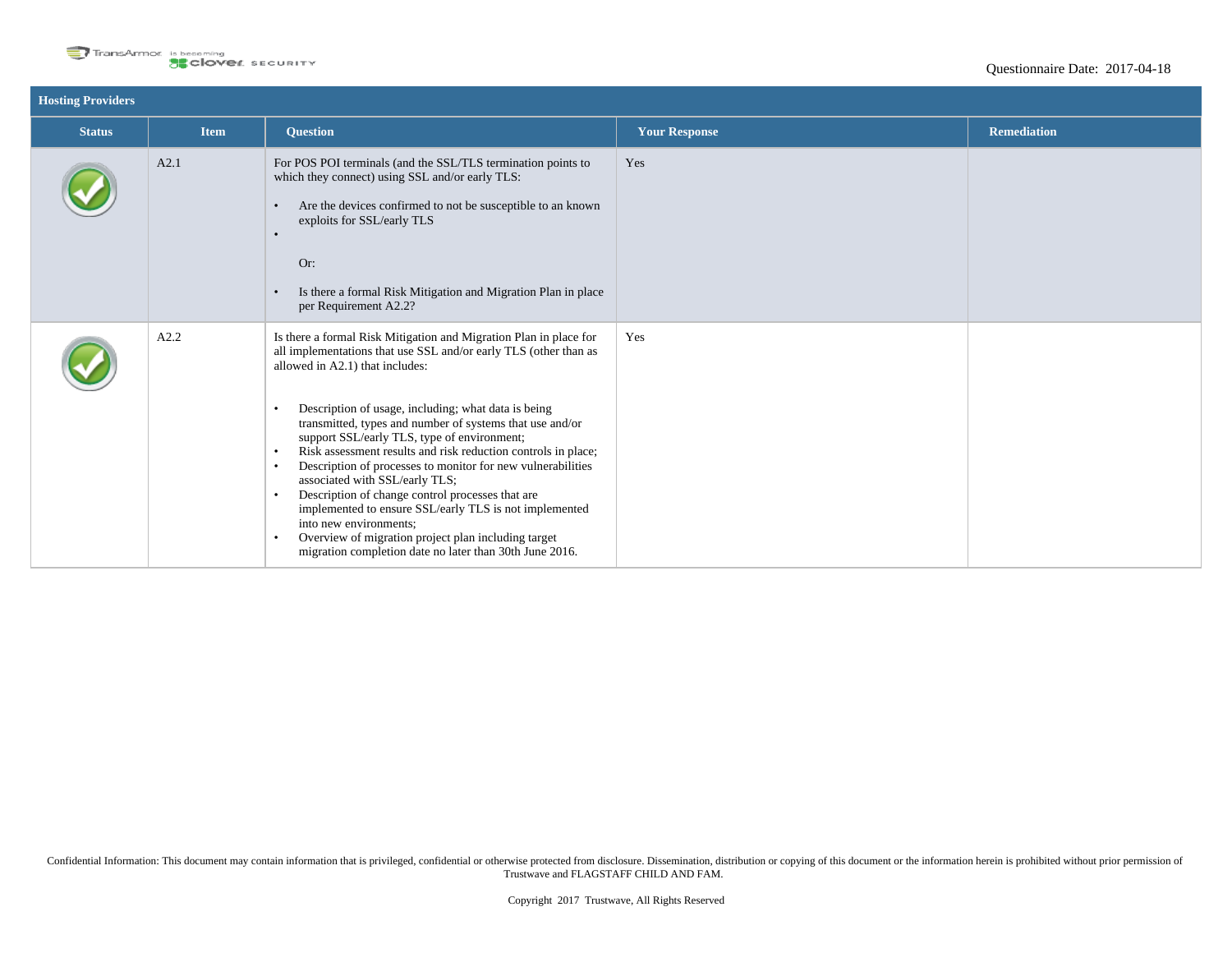

| <b>Confirmation and Acknowledgement</b> |             |                                                                                                                                                                                                                                                                                                                                                                                                                                                                                                                                                                                                                                                                                                                                                                                                                                                                                  |                      |                    |  |
|-----------------------------------------|-------------|----------------------------------------------------------------------------------------------------------------------------------------------------------------------------------------------------------------------------------------------------------------------------------------------------------------------------------------------------------------------------------------------------------------------------------------------------------------------------------------------------------------------------------------------------------------------------------------------------------------------------------------------------------------------------------------------------------------------------------------------------------------------------------------------------------------------------------------------------------------------------------|----------------------|--------------------|--|
| <b>Status</b>                           | <b>Item</b> | <b>Question</b>                                                                                                                                                                                                                                                                                                                                                                                                                                                                                                                                                                                                                                                                                                                                                                                                                                                                  | <b>Your Response</b> | <b>Remediation</b> |  |
|                                         | CA.C        | PCI DSS Self-Assessment Questionnaire C, Version 3.2, was<br>completed according to the instructions therein.                                                                                                                                                                                                                                                                                                                                                                                                                                                                                                                                                                                                                                                                                                                                                                    | Yes                  |                    |  |
|                                         | CA.2        | All information within the above-referenced SAQ and in this<br>attestation fairly represents the results of my assessment in all<br>material respects.                                                                                                                                                                                                                                                                                                                                                                                                                                                                                                                                                                                                                                                                                                                           | Yes                  |                    |  |
|                                         | CA.3        | I have confirmed with my payment application vendor that my<br>payment system does not store sensitive authentication data after<br>authorization.                                                                                                                                                                                                                                                                                                                                                                                                                                                                                                                                                                                                                                                                                                                               | Yes                  |                    |  |
|                                         | CA.4        | I have read the PCI DSS and I recognize that I must maintain PCI<br>DSS compliance, as applicable to my environment, at all times.                                                                                                                                                                                                                                                                                                                                                                                                                                                                                                                                                                                                                                                                                                                                               | Yes                  |                    |  |
|                                         | CA.5        | If my environment changes, I recognize I must reassess my<br>environment and implement any additional PCI DSS requirements<br>that apply.                                                                                                                                                                                                                                                                                                                                                                                                                                                                                                                                                                                                                                                                                                                                        | Yes                  |                    |  |
|                                         | CA.6        | No evidence of full track data[1], CAV2, CVC2, CID, or CVV2<br>data[2], or PIN data[3] storage after transaction authorization was<br>found on ANY system reviewed during this assessment.<br>1. Data encoded in the magnetic stripe or equivalent data on a<br>chip used for authorization during a card-present transaction.<br>Entities may not retain full track data after transaction<br>authorization. The only elements of track data that may be<br>retained are primary account number (PAN), expiration date, and<br>cardholder name.<br>2. The three- or four-digit value printed by the signature panel or<br>on the face of a payment card used to verify card-not-present<br>transactions.<br>3. Personal identification number entered by cardholder during a<br>card-present transaction, and/or encrypted PIN block present<br>within the transaction message. | Yes                  |                    |  |